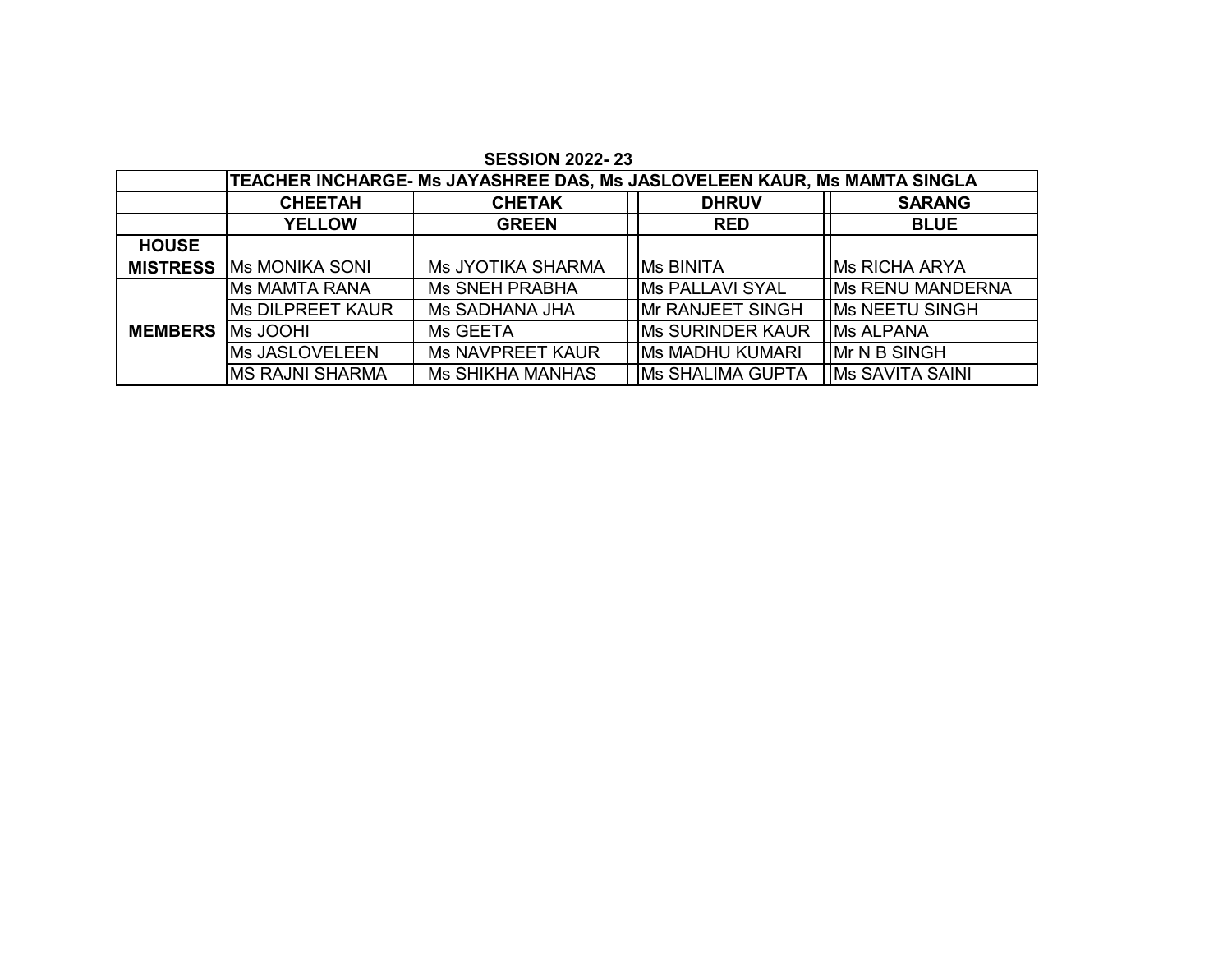|   | <b>CLASS - I A CLASS TEACHER- Ms MADHU SHARAN TOTAL STRENGTH - 45</b> |             |              |                       |  |                |                            |  |                |                       |  |  |  |  |
|---|-----------------------------------------------------------------------|-------------|--------------|-----------------------|--|----------------|----------------------------|--|----------------|-----------------------|--|--|--|--|
|   | <b>CHEETAH HOUSE</b>                                                  |             |              | <b>CHETAK HOUSE</b>   |  |                | <b>DHRUV HOUSE</b>         |  |                | <b>SARANG HOUSE</b>   |  |  |  |  |
|   | <b>YELLOW</b>                                                         |             |              | <b>GREEN</b>          |  |                | <b>RED</b>                 |  |                | <b>BLUE</b>           |  |  |  |  |
|   | <b>BOYS</b>                                                           | <b>BOYS</b> |              |                       |  |                | <b>BOYS</b>                |  |                | <b>BOYS</b>           |  |  |  |  |
|   | S.no Name                                                             |             |              | S.no Name             |  |                | S.no Name                  |  |                | S.no Name             |  |  |  |  |
|   | <b>AARAV KUMAR</b>                                                    |             |              | <b>AARAV SAINI</b>    |  | 1              | <b>AARNAV</b>              |  |                | <b>AARUSH</b>         |  |  |  |  |
| 2 | <b>AGRIM</b>                                                          |             | 2            | <b>ANIRUDH</b>        |  | $\overline{2}$ | <b>ANIRUDH SINGH</b>       |  | $\overline{2}$ | <b>ANSH YADAV</b>     |  |  |  |  |
| 3 | <b>ARNAV KUSHWAHA</b>                                                 |             | 3            | <b>ARSH MAHAJAN</b>   |  | 3              | <b>IDEVANG VISHWAKARMA</b> |  | 3              | DEVANAH BHARADWAN     |  |  |  |  |
| 4 | DIVYANSHU OJHA                                                        |             | 4            | <b>HARDIK</b>         |  | 4              | <b>HIMANSHU SINGH</b>      |  | 4              | <b>HRIDHYANSH</b>     |  |  |  |  |
| 5 | <b>KAVISH NAMA</b>                                                    |             | 5            | <b>OJASV ASTHANA</b>  |  | 5              | <b>PRANSHUL YADAV</b>      |  | 5              | <b>RISHAB SINGH</b>   |  |  |  |  |
| 6 | <b>SAKSHAM</b>                                                        |             | 6            | <b>SAKSHAM PANDEY</b> |  | 6              | <b>VEDANT SHANDILYA</b>    |  | 6              | <b>SHIVANG</b>        |  |  |  |  |
|   | SHIVANSH PANDEY                                                       |             |              |                       |  |                |                            |  |                |                       |  |  |  |  |
|   | <b>GIRLS</b>                                                          |             | <b>GIRLS</b> |                       |  |                | <b>GIRLS</b>               |  |                | <b>GIRLS</b>          |  |  |  |  |
|   | <b>AADYA KUMARI</b>                                                   |             |              | <b>AKSHITA YADAV</b>  |  |                | <b>ANGEL</b>               |  |                | <b>ANSHU</b>          |  |  |  |  |
|   | <b>ANVI</b>                                                           |             | 2            | <b>DRISHTI</b>        |  | $\overline{2}$ | <b>DIVYANSHI SINGH</b>     |  | 2              | <b>IKAVYA KAUSHIK</b> |  |  |  |  |
| 3 | <b>JHALAK</b>                                                         |             | 3            | <b>JIYA KUMARI</b>    |  | 3              | KANIKA GAUTAM              |  | 3              | <b>KAVYA PARMAR</b>   |  |  |  |  |
| 4 | KHUSHI                                                                |             | 4            | <b>KIRTI AGGARWAL</b> |  | 4              | LIVJOT KAUR                |  | 4              | <b>RIDDHI SHARMA</b>  |  |  |  |  |
| 5 | <b>SAANVI YADAV</b>                                                   |             | 5.           | <b>SANAYA AKHTAR</b>  |  | 5              | <b>VEDANSHI RAWAT</b>      |  | 5              | <b>AKSHITA</b>        |  |  |  |  |
|   |                                                                       |             |              |                       |  |                |                            |  |                |                       |  |  |  |  |
|   |                                                                       |             |              |                       |  |                |                            |  |                |                       |  |  |  |  |
|   |                                                                       |             |              |                       |  |                |                            |  |                |                       |  |  |  |  |
|   |                                                                       |             |              |                       |  |                |                            |  |                |                       |  |  |  |  |
|   |                                                                       |             |              |                       |  |                |                            |  |                |                       |  |  |  |  |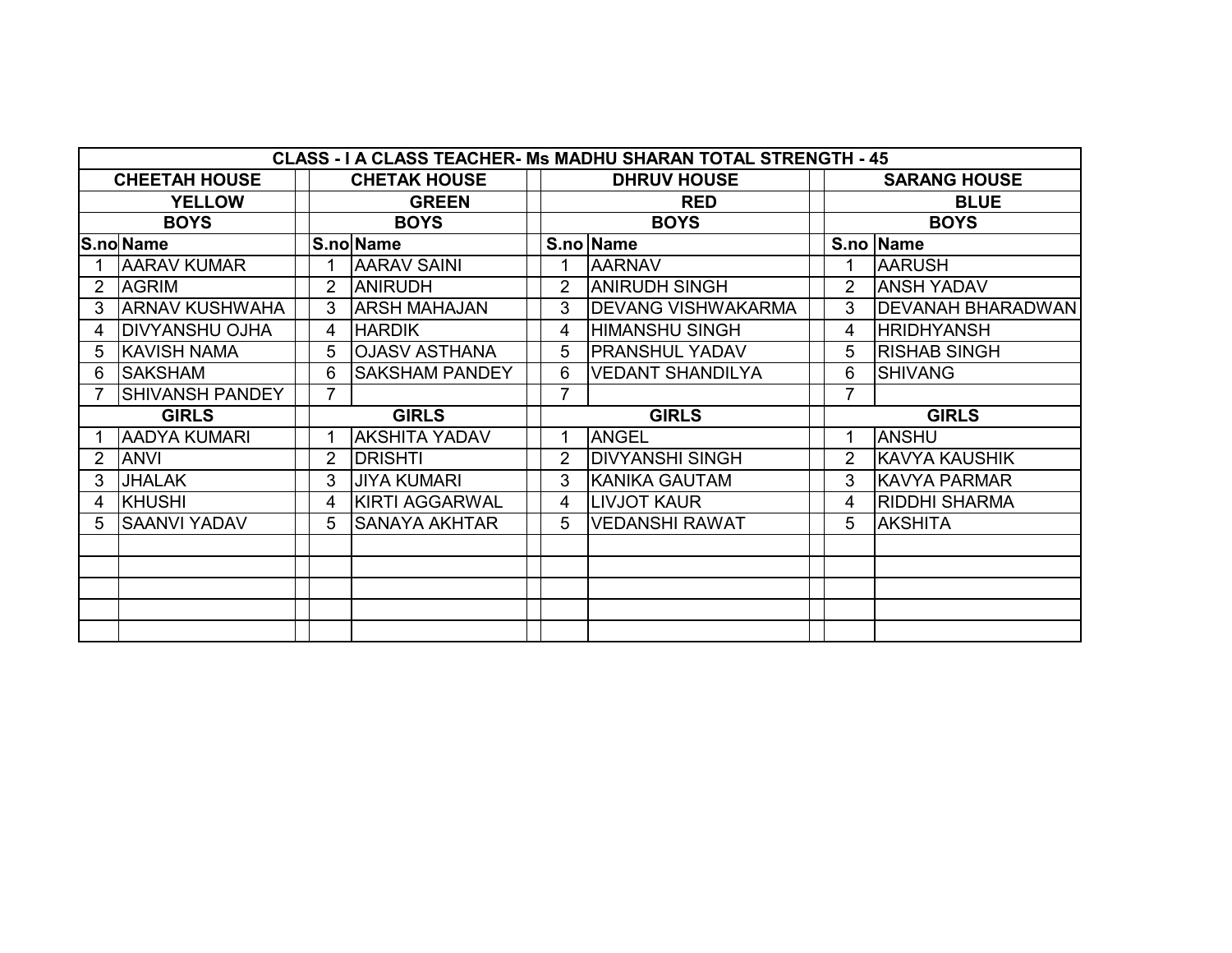| CLASS - I B CLASS TEACHER- Ms RAJNI SHARMA TOTAL STRENGTH - 47 |                      |                |                     |  |                |                      |  |                |                     |  |  |  |  |
|----------------------------------------------------------------|----------------------|----------------|---------------------|--|----------------|----------------------|--|----------------|---------------------|--|--|--|--|
|                                                                | <b>CHEETAH HOUSE</b> |                | <b>CHETAK HOUSE</b> |  |                | <b>DHRUV HOUSE</b>   |  |                | <b>SARANG HOUSE</b> |  |  |  |  |
|                                                                | <b>YELLOW</b>        |                | <b>GREEN</b>        |  |                | <b>RED</b>           |  |                | <b>BLUE</b>         |  |  |  |  |
|                                                                | <b>BOYS</b>          | <b>BOYS</b>    |                     |  | <b>BOYS</b>    |                      |  | <b>BOYS</b>    |                     |  |  |  |  |
|                                                                | S.no Name            |                | S.no   Name         |  |                | S.no Name            |  | S.no           | <b>Name</b>         |  |  |  |  |
|                                                                | <b>ABHIJEET</b>      |                | <b>ABHINAV</b>      |  | 1              | <b>AKSHIT</b>        |  |                | <b>AYANSH</b>       |  |  |  |  |
| $\overline{2}$                                                 | <b>IISHAAN</b>       | 2              | <b>ISHAN YADAV</b>  |  | $\overline{2}$ | <b>KARTIK</b>        |  | $\overline{2}$ | <b>NIRBHAY</b>      |  |  |  |  |
| 3                                                              | <b>PARTH PANWAR</b>  | 3              | <b>RIDHAM</b>       |  | 3              | <b>SANIDHYA</b>      |  | 3              | <b>SHORYA</b>       |  |  |  |  |
| 4                                                              | <b>SUYASH</b>        | 4              | <b>NISHANT</b>      |  | 4              | <b>PAARTH SHARMA</b> |  | 4              | <b>PRAGUN</b>       |  |  |  |  |
| 5                                                              | <b>S S CHARAN</b>    | 5              | <b>VIDANSH</b>      |  | 5              | <b>ATHARAV</b>       |  | 5              | TANISHK             |  |  |  |  |
| 6                                                              |                      | 6              |                     |  | 6              | <b>AARUL</b>         |  | 6              |                     |  |  |  |  |
| 7                                                              |                      | 7              |                     |  | 7              |                      |  | 7              |                     |  |  |  |  |
|                                                                | <b>GIRLS</b>         |                | <b>GIRLS</b>        |  |                | <b>GIRLS</b>         |  |                | <b>GIRLS</b>        |  |  |  |  |
|                                                                | <b>AADYA</b>         | 1              | <b>ARADHYA</b>      |  | 1              | <b>AVANYA</b>        |  |                | <b>AYUSHI</b>       |  |  |  |  |
| $\overline{2}$                                                 | <b>ISHITA</b>        | $\overline{2}$ | <b>JAISVI</b>       |  | $\overline{2}$ | <b>KRITHIKA</b>      |  | $\overline{2}$ | <b>LEPAKSHI</b>     |  |  |  |  |
| 3                                                              | <b>MAYRA</b>         | 3              | MIHIKA              |  | 3              | <b>OJASWI</b>        |  | 3              | <b>REYANSHI</b>     |  |  |  |  |
| 4                                                              | <b>SHIVANSHI</b>     | 4              | <b>TARANJOT</b>     |  | 4              | <b>SHIVANYA</b>      |  | 4              | <b>MAANVI</b>       |  |  |  |  |
| 5                                                              | <b>SEJAL</b>         | 5              | <b>SHANVI</b>       |  | 5              | <b>SUMEDHA</b>       |  | 5              | <b>SYRA</b>         |  |  |  |  |
| 6                                                              | <b>TRIPTEE</b>       | 6              | <b>YASHVI</b>       |  | 6              | <b>KATHRINE</b>      |  | 6              | <b>SANVI</b>        |  |  |  |  |
| 7                                                              | <b>YUVIKA</b>        | 7              | <b>ASHWIKA</b>      |  | 7              |                      |  | 7              |                     |  |  |  |  |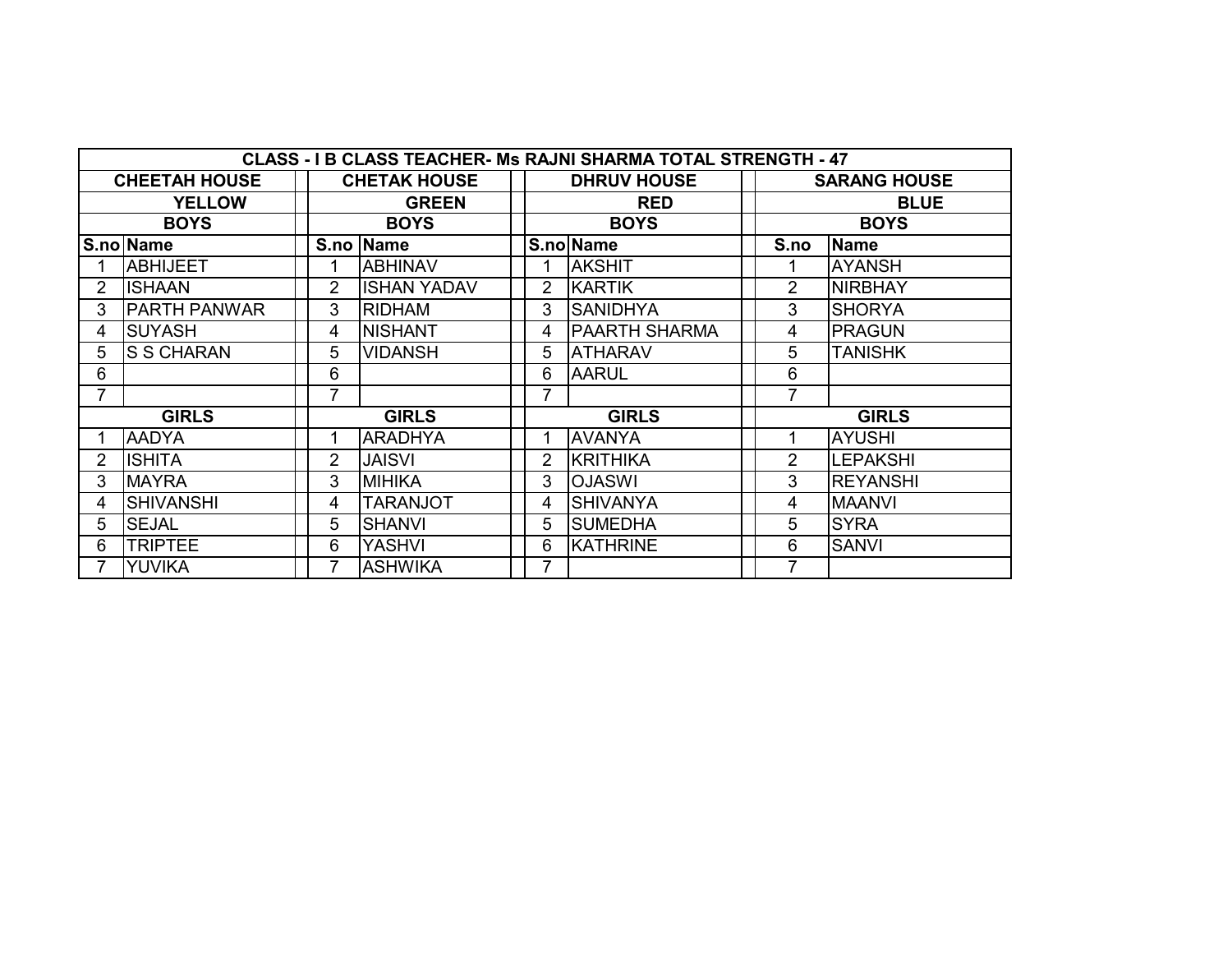|                | <b>CLASS - II A CLASS TEACHER - Ms SHIKHA MANHAS TOTAL STRENGTH - 34</b> |              |                        |   |                         |   |                          |  |  |  |  |  |  |  |
|----------------|--------------------------------------------------------------------------|--------------|------------------------|---|-------------------------|---|--------------------------|--|--|--|--|--|--|--|
|                | <b>CHEETAH HOUSE</b>                                                     |              | <b>CHETAK HOUSE</b>    |   | <b>DHRUV HOUSE</b>      |   | <b>SARANG HOUSE</b>      |  |  |  |  |  |  |  |
|                | <b>YELLOW</b>                                                            |              | <b>GREEN</b>           |   | <b>RED</b>              |   | <b>BLUE</b>              |  |  |  |  |  |  |  |
|                | <b>BOYS</b>                                                              |              | <b>BOYS</b>            |   | <b>BOYS</b>             |   | <b>BOYS</b>              |  |  |  |  |  |  |  |
|                | S.no Name                                                                |              | S.no Name              |   | S.ndName                |   | S.no Name                |  |  |  |  |  |  |  |
|                | <b>AADIJYA KANYAL</b>                                                    |              | PARIXIT                |   | <b>AARAV DEEP SINGH</b> |   | <b>ARYAN KUMAR SINGH</b> |  |  |  |  |  |  |  |
|                | <b>AKSHAY CHAHAL</b>                                                     |              | <b>AMOGH SHRESHTHA</b> | 2 | <b>ROSHAN</b>           | 2 | <b>MADHAV ABBOT</b>      |  |  |  |  |  |  |  |
| 3              | <b>TANMAY SHARMA</b>                                                     | 3            | <b>AVITEJ SINGH</b>    | 3 | <b>HARDIK</b>           | 3 | <b>RAGHAV ABBOT</b>      |  |  |  |  |  |  |  |
| 4              |                                                                          | 4            | <b>PRAGALBH PANDEY</b> | 4 |                         | 4 | <b>ARYAN GUPTA</b>       |  |  |  |  |  |  |  |
| 5              |                                                                          | 5            | VENKAT KRITHIK         | 5 |                         | 5 | <b>ANKIT SINGH</b>       |  |  |  |  |  |  |  |
| 6              |                                                                          | 6            | <b>GITANSH</b>         | 6 |                         | 6 |                          |  |  |  |  |  |  |  |
|                |                                                                          |              |                        |   |                         |   |                          |  |  |  |  |  |  |  |
|                |                                                                          |              |                        |   |                         |   |                          |  |  |  |  |  |  |  |
|                | <b>GIRLS</b>                                                             | <b>GIRLS</b> |                        |   | <b>GIRLS</b>            |   | <b>GIRLS</b>             |  |  |  |  |  |  |  |
|                | <b>AARVI</b>                                                             |              | <b>SAANVI MANDHANI</b> |   | <b>DIYANA MONGA</b>     |   | <b>PRISHA DWIVEDI</b>    |  |  |  |  |  |  |  |
| $\overline{2}$ | LAVANYA KUSHWAHA                                                         | 2            | <b>HIMANSHI</b>        | 2 | <b>OJASWI SINGH</b>     | 2 | <b>SAANVI TOMAR</b>      |  |  |  |  |  |  |  |
| 3              | <b>ANJALI</b>                                                            | 3            | KANIKA                 | 3 | <b>RINCY</b>            | 3 | <b>SAKSHI</b>            |  |  |  |  |  |  |  |
| 4              | <b>STUTI</b>                                                             | 4            | <b>YASHIKA</b>         | 4 | <b>NAMRITA</b>          | 4 | <b>LISHA</b>             |  |  |  |  |  |  |  |
| $\overline{5}$ |                                                                          | 5            |                        | 5 | <b>AARUSHI</b>          | 5 |                          |  |  |  |  |  |  |  |
| 6              |                                                                          | 6            |                        | 6 |                         | 6 |                          |  |  |  |  |  |  |  |
|                |                                                                          |              |                        |   |                         |   |                          |  |  |  |  |  |  |  |
|                |                                                                          |              |                        |   |                         |   |                          |  |  |  |  |  |  |  |
|                |                                                                          |              |                        |   |                         |   |                          |  |  |  |  |  |  |  |
|                |                                                                          |              |                        |   |                         |   |                          |  |  |  |  |  |  |  |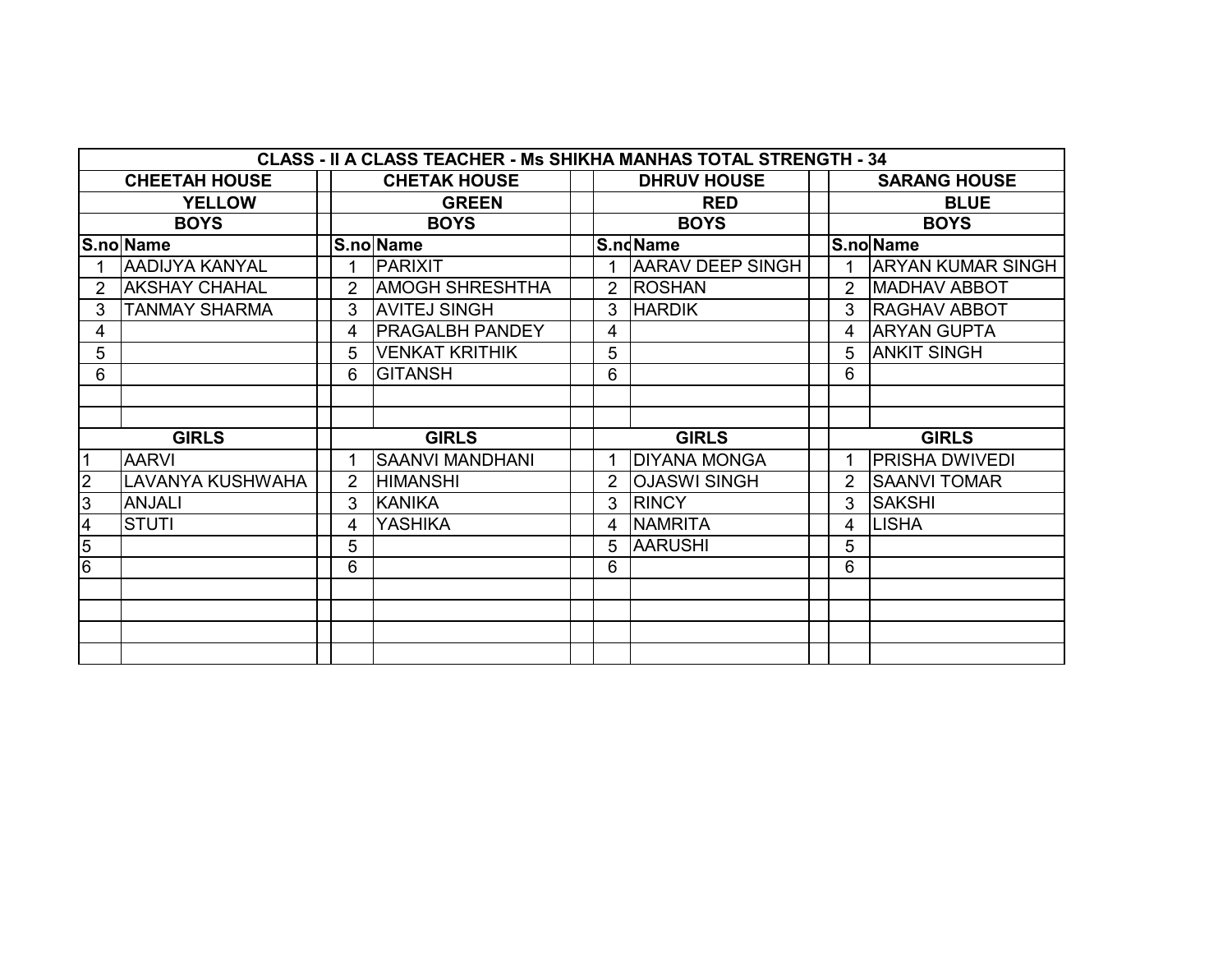|                | CLASS - II B CLASS TEACHER - Ms BINITA TOTAL STRENGTH - 38 |  |                |                     |  |                |                         |  |                |                            |  |  |  |  |
|----------------|------------------------------------------------------------|--|----------------|---------------------|--|----------------|-------------------------|--|----------------|----------------------------|--|--|--|--|
|                | <b>CHEETAH HOUSE</b>                                       |  |                | <b>CHETAK HOUSE</b> |  |                | <b>DHRUV HOUSE</b>      |  |                | <b>SARANG HOUSE</b>        |  |  |  |  |
|                | <b>YELLOW</b>                                              |  |                | <b>GREEN</b>        |  |                | <b>RED</b>              |  |                | <b>BLUE</b>                |  |  |  |  |
|                | <b>BOYS</b>                                                |  |                | <b>BOYS</b>         |  |                | <b>BOYS</b>             |  |                | <b>BOYS</b>                |  |  |  |  |
|                | S.no Name                                                  |  |                | S.ndName            |  |                | S.no Name               |  |                | S.ndName                   |  |  |  |  |
|                | <b>ANMOL TIWARI</b>                                        |  | 1              | <b>ARTIK RANA</b>   |  |                | <b>ADHIRAJ</b>          |  |                | <b>AKSHANSH</b>            |  |  |  |  |
| $\overline{2}$ | <b>HARSHIT KUMAR CODAN</b>                                 |  | 2              | <b>DAKSHVEER</b>    |  | $\overline{2}$ | <b>ARYAN KUMAR</b>      |  |                | 2 ARYAV CHHOKER            |  |  |  |  |
| 3              | <b>PARTH</b>                                               |  | 3              | KUNJ                |  | 3              | <b>LAKSHAY YADAV</b>    |  | $\mathcal{S}$  | <b>IDHRUVANSH KUSHWAHA</b> |  |  |  |  |
| 4              | <b>SHIVANSHU</b>                                           |  | 4              | <b>PRAKHAR</b>      |  | 4              | <b>RIHAAN</b>           |  | 4              | <b>IMAYANK</b>             |  |  |  |  |
| 5              | <b>SHREYASH PANDEY</b>                                     |  | 5              | <b>SIDDARTH</b>     |  | 5.             | <b>SHLOK DUBEY</b>      |  | $5^{\circ}$    | <b>RISHAN SHARMA</b>       |  |  |  |  |
| 6              | <b>VISHAK</b>                                              |  | 6              | <b>YASH YADAV</b>   |  | 6.             | <b>T N KRISHNA</b>      |  | 6              | <b>DEVKI NANDAN</b>        |  |  |  |  |
| $\overline{7}$ |                                                            |  | $\overline{7}$ | <b>ARUSH GUPTA</b>  |  |                | <b>JAI KIRAN LALE</b>   |  |                | <b>HARSHIT</b>             |  |  |  |  |
| 8              |                                                            |  | 8              |                     |  | 8              |                         |  | 8              |                            |  |  |  |  |
|                |                                                            |  |                |                     |  |                |                         |  |                |                            |  |  |  |  |
|                | <b>GIRLS</b>                                               |  |                | <b>GIRLS</b>        |  | <b>GIRLS</b>   |                         |  |                | <b>GIRLS</b>               |  |  |  |  |
|                | <b>ARADHYA YADAV</b>                                       |  |                | K N AASHRITA        |  |                | <b>ALISHA</b>           |  |                | <b>KANIKA</b>              |  |  |  |  |
| $\overline{2}$ | <b>PRANVEE DEY</b>                                         |  | 2              | <b>PRATISHTHA</b>   |  | $\mathcal{P}$  | <b>RITIKA CHOUDHARY</b> |  | $\overline{2}$ | <b>SAMRIDDHI KUMARI</b>    |  |  |  |  |
| 3              | <b>SIDDIKA</b>                                             |  | 3              | <b>NIVANSHI</b>     |  | 3              | <b>ISHANI</b>           |  | 3              |                            |  |  |  |  |
|                |                                                            |  |                |                     |  |                |                         |  |                |                            |  |  |  |  |
|                |                                                            |  |                |                     |  |                |                         |  |                |                            |  |  |  |  |
|                |                                                            |  |                |                     |  |                |                         |  |                |                            |  |  |  |  |
|                |                                                            |  |                |                     |  |                |                         |  |                |                            |  |  |  |  |
|                |                                                            |  |                |                     |  |                |                         |  |                |                            |  |  |  |  |
|                |                                                            |  |                |                     |  |                |                         |  |                |                            |  |  |  |  |
|                |                                                            |  |                |                     |  |                |                         |  |                |                            |  |  |  |  |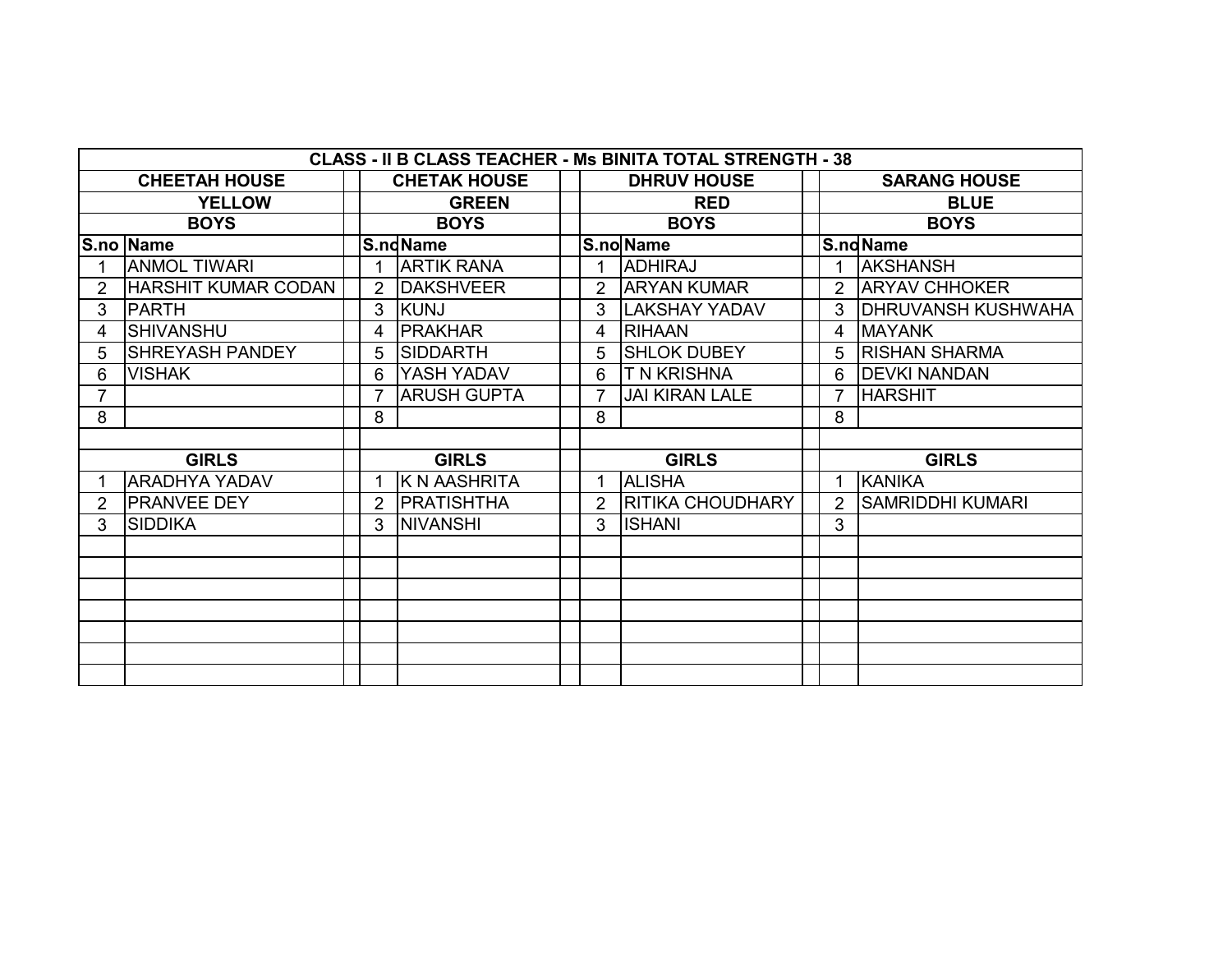|                | CLASS - III A CLASS TEACHER - Ms NAVPREET KAUR TOTAL STRENGTH - 41 |  |                |                      |  |                |                        |  |                |                     |  |  |  |  |
|----------------|--------------------------------------------------------------------|--|----------------|----------------------|--|----------------|------------------------|--|----------------|---------------------|--|--|--|--|
|                | <b>CHEETAH HOUSE</b>                                               |  |                | <b>CHETAK HOUSE</b>  |  |                | <b>DHRUV HOUSE</b>     |  |                | <b>SARANG HOUSE</b> |  |  |  |  |
|                | <b>YELLOW</b>                                                      |  |                | <b>GREEN</b>         |  |                | <b>RED</b>             |  |                | <b>BLUE</b>         |  |  |  |  |
|                | <b>BOYS</b>                                                        |  |                | <b>BOYS</b>          |  |                | <b>BOYS</b>            |  |                | <b>BOYS</b>         |  |  |  |  |
|                | S.no Name                                                          |  |                | S.no Name            |  |                | S.no Name              |  |                | S.no Name           |  |  |  |  |
| 1              | <b>ADARSH</b>                                                      |  | 1              | <b>ADHYAN</b>        |  |                | <b>ARNAV KUMAR</b>     |  | 1              | <b>GARVIT</b>       |  |  |  |  |
| $\overline{2}$ | <b>AYUSH</b>                                                       |  | $\overline{2}$ | <b>ARYAN</b>         |  | 2              | <b>BHOMIK</b>          |  | 2              | <b>MAURYA</b>       |  |  |  |  |
| 3              | <b>NAMAN YADAV</b>                                                 |  | 3              | <b>HARIT SINGH</b>   |  | 3              | <b>HARSH</b>           |  | 3              | <b>PRANAV</b>       |  |  |  |  |
| 4              | <b>SAMRATH</b>                                                     |  | 4              | <b>NISCHAL</b>       |  | 4              | <b>SHOURYA SINGH</b>   |  | 4              | <b>SURYANSH</b>     |  |  |  |  |
| 5              | <b>TIKENDRA</b>                                                    |  | 5              | <b>SAHARSH</b>       |  | 5              | <b>UTKARSH RANJAN</b>  |  | 5              | <b>AARYA RATAN</b>  |  |  |  |  |
| 6              | <b>RANVEER POONIA</b>                                              |  | 6              | <b>UTKARSH CHAND</b> |  | 6              | <b>AARAV SINGH</b>     |  | 6              | <b>KUSHAGRA</b>     |  |  |  |  |
| $\overline{7}$ |                                                                    |  | $\overline{7}$ | <b>DIVYANSH</b>      |  | $\overline{7}$ |                        |  | $\overline{7}$ | PARTH JHA           |  |  |  |  |
|                |                                                                    |  |                |                      |  |                |                        |  |                |                     |  |  |  |  |
|                |                                                                    |  |                |                      |  |                |                        |  |                |                     |  |  |  |  |
|                |                                                                    |  |                |                      |  |                |                        |  |                |                     |  |  |  |  |
|                |                                                                    |  |                |                      |  |                |                        |  |                |                     |  |  |  |  |
|                | <b>GIRLS</b>                                                       |  |                | <b>GIRLS</b>         |  |                | <b>GIRLS</b>           |  |                | <b>GIRLS</b>        |  |  |  |  |
| 1.             | <b>AASHVI SHRI</b>                                                 |  | 1              | <b>DIKSHA</b>        |  | 1              | <b>ANSHIKA RATHORE</b> |  | 1              | <b>DEPTI</b>        |  |  |  |  |
| $\overline{2}$ | <b>DHRISHTI</b>                                                    |  | $\overline{2}$ | <b>SOUMYA SINGH</b>  |  | $\overline{2}$ | <b>SHRISHTI</b>        |  | $\overline{2}$ | <b>JIGYASA</b>      |  |  |  |  |
| 3              | <b>ROSHNI KUMARI</b>                                               |  | 3              | <b>NAVYA KUMARI</b>  |  | 3              | <b>ANVI SHARMA</b>     |  | 3              | <b>VAISHVI RAJ</b>  |  |  |  |  |
| 4              | <b>VEDANSHI</b>                                                    |  | 4              | <b>AARNAVI AMRIK</b> |  | 4              | <b>VIDUSHI AWASTHI</b> |  |                |                     |  |  |  |  |
|                |                                                                    |  |                |                      |  |                |                        |  |                |                     |  |  |  |  |
|                |                                                                    |  |                |                      |  |                |                        |  |                |                     |  |  |  |  |
|                |                                                                    |  |                |                      |  |                |                        |  |                |                     |  |  |  |  |
|                |                                                                    |  |                |                      |  |                |                        |  |                |                     |  |  |  |  |
|                |                                                                    |  |                |                      |  |                |                        |  |                |                     |  |  |  |  |
|                |                                                                    |  |                |                      |  |                |                        |  |                |                     |  |  |  |  |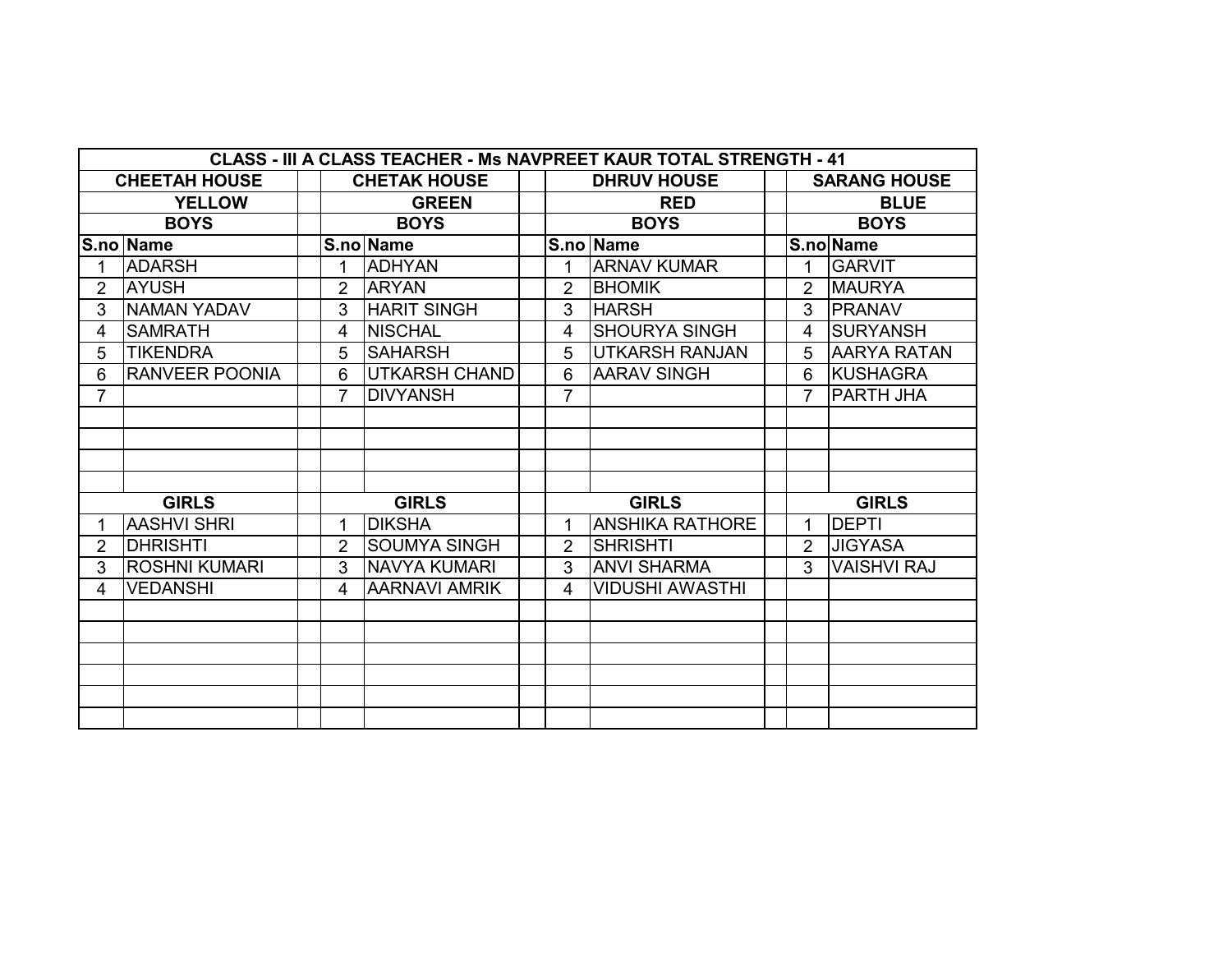| <b>CLASS - III B CLASS TEACHER - Ms SURINDER KAUR TOTAL STRENGTH - 43</b> |                        |              |                |                        |              |                |                       |             |                |                      |  |  |  |
|---------------------------------------------------------------------------|------------------------|--------------|----------------|------------------------|--------------|----------------|-----------------------|-------------|----------------|----------------------|--|--|--|
|                                                                           | <b>CHEETAH HOUSE</b>   |              |                | <b>CHETAK HOUSE</b>    |              |                | <b>DHRUV HOUSE</b>    |             |                | <b>SARANG HOUSE</b>  |  |  |  |
|                                                                           | <b>YELLOW</b>          |              |                | <b>GREEN</b>           |              |                | <b>RED</b>            | <b>BLUE</b> |                |                      |  |  |  |
|                                                                           | <b>BOYS</b>            | <b>BOYS</b>  |                |                        |              |                | <b>BOYS</b>           |             | <b>BOYS</b>    |                      |  |  |  |
|                                                                           | <b>S.no Name</b>       |              |                | S.no Name              |              |                | S.ndName              |             |                | S.no Name            |  |  |  |
| 1                                                                         | <b>ANIMESH PRASHER</b> |              |                | <b>ANSHUL</b>          |              | 1              | <b>ARPIT</b>          |             |                | <b>AYUSH</b>         |  |  |  |
| $\overline{2}$                                                            | <b>BHAVYA</b>          |              | $\overline{2}$ | <b>CHETAN</b>          |              | 2              | <b>DAKSH RAJ</b>      |             | 2              | <b>ISHANT</b>        |  |  |  |
| 3                                                                         | <b>K CHATURVED</b>     |              | 3              | <b>NAMAN PUNIA</b>     |              | 3              | <b>NAVYA</b>          |             | 3              | <b>NISHANT</b>       |  |  |  |
| 4                                                                         | <b>RANVEER</b>         |              | 4              | <b>RITHWIK</b>         |              | 4              | <b>RUPANG</b>         |             | 4              | <b>TANISH</b>        |  |  |  |
| 5                                                                         | <b>KINSHUK</b>         |              | 5              | <b>DEVANSH</b>         |              | 5              | <b>PRAKSHIT</b>       |             | 5              | <b>ROHAN SOLANKI</b> |  |  |  |
| 6                                                                         | <b>AAYUSHMAN SINGH</b> |              | 6              | <b>UTKARSH</b>         |              | 6              | V VIHAAN              |             | 6              | <b>KRISHIV</b>       |  |  |  |
| $\overline{7}$                                                            |                        |              | $\overline{7}$ | <b>PRIYANSH KADIAN</b> |              | $\overline{7}$ |                       |             | $\overline{7}$ | <b>SHIVANSH</b>      |  |  |  |
|                                                                           |                        |              |                |                        |              |                |                       |             |                |                      |  |  |  |
|                                                                           | <b>GIRLS</b>           | <b>GIRLS</b> |                |                        | <b>GIRLS</b> |                |                       |             | <b>GIRLS</b>   |                      |  |  |  |
|                                                                           | <b>AALIYA NAOREM</b>   |              |                | <b>AANIKA MOHANTY</b>  |              |                | <b>AIYANA SHEORAN</b> |             | 1              | <b>AVISHI</b>        |  |  |  |
| $\overline{2}$                                                            | <b>AYAANA</b>          |              | 2              | <b>ANANYA</b>          |              | 2              | <b>AVIKA</b>          |             | 2              | <b>KAVYA</b>         |  |  |  |
| 3                                                                         | <b>MANVEE</b>          |              | 3              | <b>NAVYA</b>           |              | 3              | <b>GURLEEN</b>        |             | 3              | <b>OJASVI</b>        |  |  |  |
| 4                                                                         | <b>ROONI</b>           |              | 4              | <b>AROHI</b>           |              | 4              | <b>NIHARIKA</b>       |             | 4              |                      |  |  |  |
| 5                                                                         | <b>JAISHNAVI</b>       |              | 5              |                        |              | 5              | <b>SOUMYA JHA</b>     |             | 5              |                      |  |  |  |
|                                                                           |                        |              |                |                        |              |                |                       |             |                |                      |  |  |  |
|                                                                           |                        |              |                |                        |              |                |                       |             |                |                      |  |  |  |
|                                                                           |                        |              |                |                        |              |                |                       |             |                |                      |  |  |  |
|                                                                           |                        |              |                |                        |              |                |                       |             |                |                      |  |  |  |
|                                                                           |                        |              |                |                        |              |                |                       |             |                |                      |  |  |  |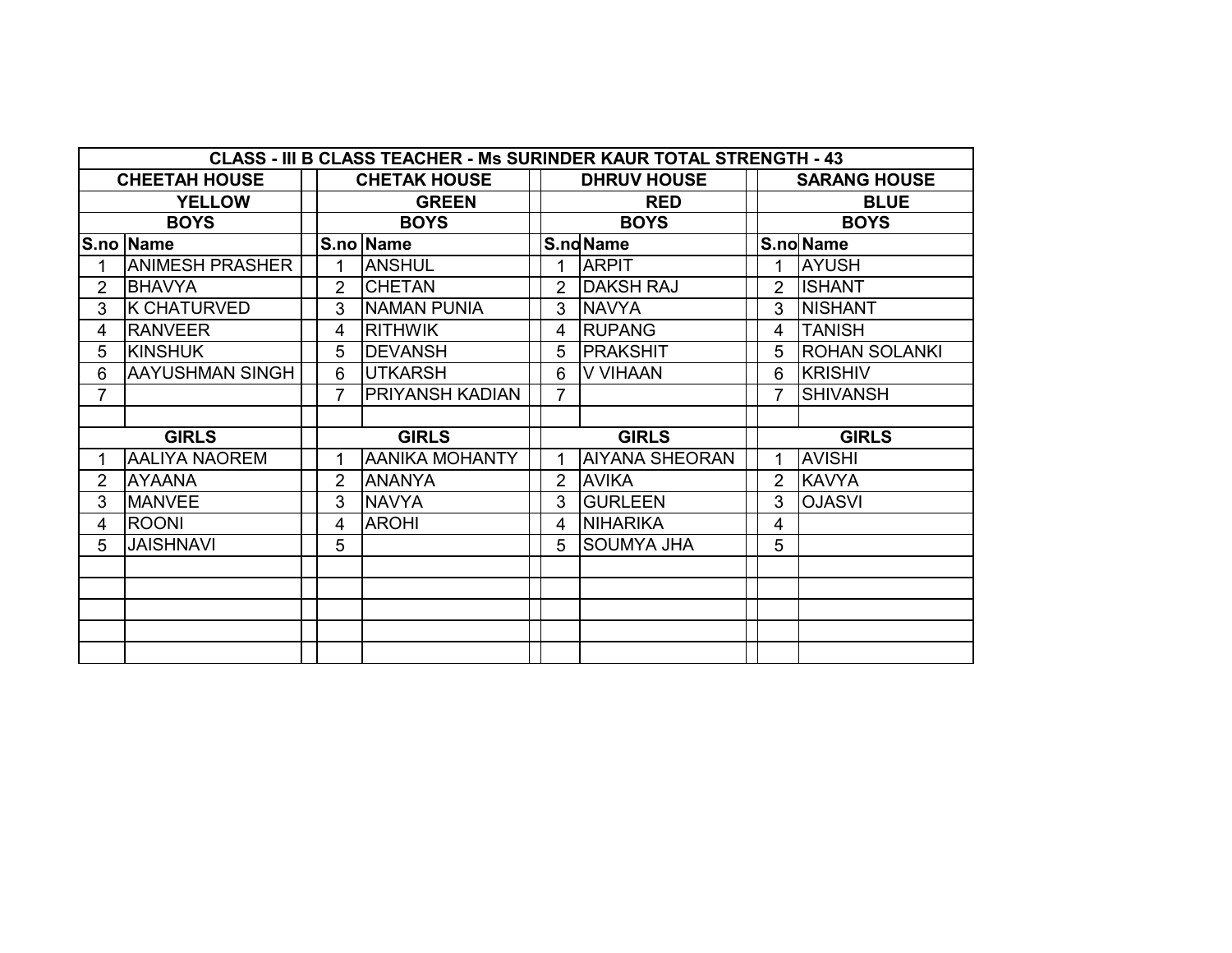|                | <b>CLASS - IV A CLASS TEACHER - Ms JYOTIKA SHARMA TOTAL STRENGTH - 39</b> |                |                        |  |                |                         |  |                |                     |  |  |  |  |  |
|----------------|---------------------------------------------------------------------------|----------------|------------------------|--|----------------|-------------------------|--|----------------|---------------------|--|--|--|--|--|
|                | <b>CHEETAH HOUSE</b>                                                      |                | <b>CHETAK HOUSE</b>    |  |                | <b>DHRUV HOUSE</b>      |  |                | <b>SARANG HOUSE</b> |  |  |  |  |  |
|                | <b>YELLOW</b>                                                             |                | <b>GREEN</b>           |  |                | <b>RED</b>              |  |                | <b>BLUE</b>         |  |  |  |  |  |
|                | <b>BOYS</b>                                                               |                | <b>BOYS</b>            |  |                | <b>BOYS</b>             |  |                | <b>BOYS</b>         |  |  |  |  |  |
|                | S.no Name                                                                 |                | S.no Name              |  |                | S.no Name               |  |                | S.no Name           |  |  |  |  |  |
|                | <b>ABHINAV VERMA</b>                                                      |                | <b>KHUSHAL</b>         |  | 1              | <b>ADITYA KUMAR</b>     |  | 1              | <b>AYUSH BAMAL</b>  |  |  |  |  |  |
| $\overline{2}$ | <b>AKSHAJ K CHOUDHARY</b>                                                 | $\overline{2}$ | <b>SHOURYA</b>         |  | $\overline{2}$ | <b>PRABHMILAN</b>       |  | $\overline{2}$ | <b>GITANSH</b>      |  |  |  |  |  |
| 3              | <b>JASKARAN</b>                                                           | 3              | <b>RAGHAV</b>          |  | 3              | <b>VIRAT</b>            |  | 3              | <b>LAKSH YADAV</b>  |  |  |  |  |  |
| 4              | <b>DAKSH SUNKERIKAR</b>                                                   | 4              | <b>EKAMJOT SINGH</b>   |  | 4              | <b>UTKARSH SAHARIYA</b> |  | 4              | <b>RISHAB DAS</b>   |  |  |  |  |  |
| 5              | KARAN BHUPATI                                                             | 5              | <b>ADHARV RAJ</b>      |  | 5              | <b>SHUBHAM</b>          |  | 5              | YASH BHURIA         |  |  |  |  |  |
| 6              | <b>SAMARJEET SINGH</b>                                                    | 6              | <b>HITHARTH SHARMA</b> |  | 6              | <b>GAURAV KUMAR</b>     |  | 6              |                     |  |  |  |  |  |
|                |                                                                           |                |                        |  |                |                         |  |                |                     |  |  |  |  |  |
|                |                                                                           |                |                        |  |                |                         |  |                |                     |  |  |  |  |  |
|                | <b>GIRLS</b>                                                              | <b>GIRLS</b>   |                        |  |                | <b>GIRLS</b>            |  |                | <b>GIRLS</b>        |  |  |  |  |  |
|                | <b>ASTHA SHARMA</b>                                                       | 1              | <b>ANSHIKA</b>         |  | 1              | <b>AMAIRA VERMA</b>     |  | 1              | <b>ANVI PATHAK</b>  |  |  |  |  |  |
| $\overline{2}$ | <b>HASRAT</b>                                                             | 2              | <b>ARADHANA</b>        |  | $\mathcal{P}$  | <b>RITIKA</b>           |  | 2              | <b>ARPITA</b>       |  |  |  |  |  |
| 3              | INISTHA MISHRA                                                            | 3              | <b>JANVI</b>           |  | 3              | <b>SHIMIKA</b>          |  | 3              |                     |  |  |  |  |  |
| 4              | <b>LAVYA DHARIWAL</b>                                                     | 4              | <b>YASHVEE</b>         |  | 4              | <b>HARSHITA</b>         |  | 4              |                     |  |  |  |  |  |
| 5              |                                                                           | 5              | <b>ARADHANA SINGH</b>  |  | 5              | <b>IDAKSHITA</b>        |  | 5              |                     |  |  |  |  |  |
|                |                                                                           |                |                        |  |                |                         |  |                |                     |  |  |  |  |  |
|                |                                                                           |                |                        |  |                |                         |  |                |                     |  |  |  |  |  |
|                |                                                                           |                |                        |  |                |                         |  |                |                     |  |  |  |  |  |
|                |                                                                           |                |                        |  |                |                         |  |                |                     |  |  |  |  |  |
|                |                                                                           |                |                        |  |                |                         |  |                |                     |  |  |  |  |  |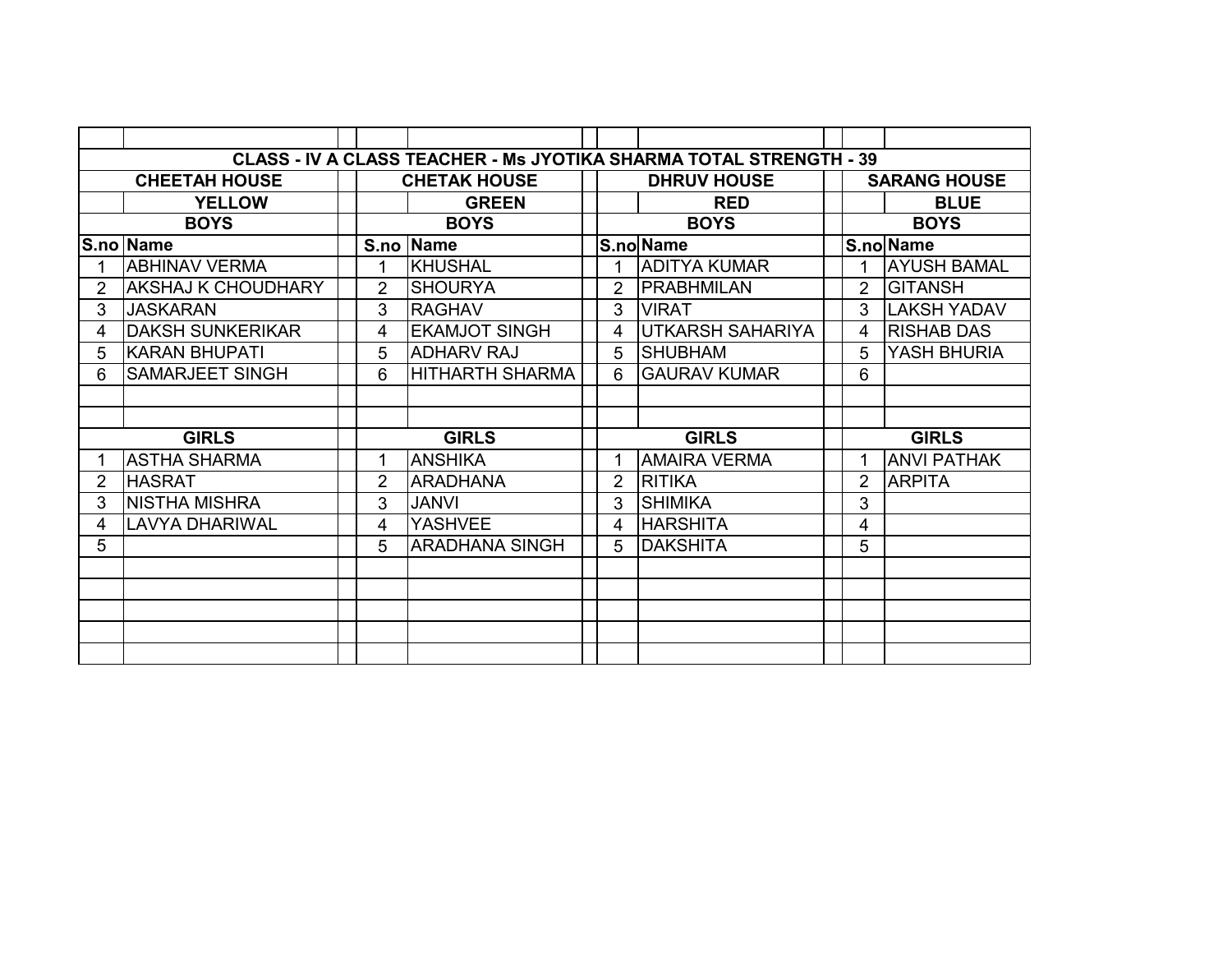|                | CLASS - IV B CLASS TEACHER - Ms SAVITA SAINI TOTAL STRENGTH - 39 |               |                             |               |                       |  |                                            |  |  |  |  |  |  |
|----------------|------------------------------------------------------------------|---------------|-----------------------------|---------------|-----------------------|--|--------------------------------------------|--|--|--|--|--|--|
|                | <b>CHEETAH HOUSE</b>                                             |               | <b>CHETAK HOUSE</b>         |               | <b>DHRUV HOUSE</b>    |  | <b>SARANG HOUSE</b>                        |  |  |  |  |  |  |
|                | <b>YELLOW</b>                                                    |               | <b>GREEN</b>                |               | <b>RED</b>            |  | <b>BLUE</b>                                |  |  |  |  |  |  |
|                | <b>BOYS</b>                                                      |               | <b>BOYS</b>                 |               | <b>BOYS</b>           |  | <b>BOYS</b>                                |  |  |  |  |  |  |
|                | S.no Name                                                        |               | S.no Name                   |               | S.no Name             |  | S.noName                                   |  |  |  |  |  |  |
|                | <b>SHAD AHMAD</b>                                                |               | <b>AARNAV SINGH</b>         |               | <b>AERON</b>          |  | <b>ADITYA PRASAD</b><br>$\mathbf 1$        |  |  |  |  |  |  |
| $\overline{2}$ | <b>TEJAS SINGH</b>                                               | $\mathcal{P}$ | <b>AKSHAJ PRATAP</b>        | $\mathcal{P}$ | MANAN KASHAP          |  | <b>ADVAIT SINGH TOMAR</b><br>$\mathcal{P}$ |  |  |  |  |  |  |
| 3              | MAHARANA PRATAP                                                  | 3.            | <b>ARYANSH PRATAP TOMAR</b> | 3             | <b>DIVYANSH PASSI</b> |  | <b>NAVPREET</b><br>3                       |  |  |  |  |  |  |
| 4              | <b>ACHYUTTAM</b>                                                 | 4             | <b>INEERAV KUMAR</b>        | 4             | <b>IPRANJAL SAINI</b> |  | VIVAN SINGH RAJPUT<br>4                    |  |  |  |  |  |  |
| 5              | <b>VASU MISHRA</b>                                               | 5             | <b>SIDHARTH PARMAR</b>      | 5             | <b>SAMARTH</b>        |  | <b>SHAURYA SHARMA</b><br>$5^{\circ}$       |  |  |  |  |  |  |
| 6.             | <b>AARAV THAKUR</b>                                              | 6             | <b>NATAHANIEL</b>           | 6             | <b>DAKSH JANGID</b>   |  | <b>VEER PRATAP</b><br>6                    |  |  |  |  |  |  |
| $\overline{7}$ |                                                                  | 7             | <b>LAKSHYA</b>              |               | YASH KHASA            |  | <b>TARANVEER</b><br>$\overline{7}$         |  |  |  |  |  |  |
|                |                                                                  |               |                             |               |                       |  |                                            |  |  |  |  |  |  |
|                |                                                                  |               |                             |               |                       |  |                                            |  |  |  |  |  |  |
|                | <b>GIRLS</b>                                                     | <b>GIRLS</b>  |                             |               | <b>GIRLS</b>          |  | <b>GIRLS</b>                               |  |  |  |  |  |  |
|                | <b>ANSHIKA KUMARI</b>                                            |               | <b>NIMRAT KAUR</b>          |               | <b>RADHIKA</b>        |  | <b>ALYSSA</b><br>1.                        |  |  |  |  |  |  |
| $\overline{2}$ | <b>SOUMYA SHARMA</b>                                             | 2             | <b>ANANYA SINGH</b>         | 2             | <b>APURVA</b>         |  | KAVYA KARAYAT<br>$\mathcal{P}$             |  |  |  |  |  |  |
| 3              | <b>ANJALI</b>                                                    | 3             |                             | 3             | <b>TANJIM</b>         |  | 3                                          |  |  |  |  |  |  |
| 4              | <b>SHIKSHA</b>                                                   |               |                             | 4             | <b>MEENAL SHARMA</b>  |  |                                            |  |  |  |  |  |  |
|                |                                                                  |               |                             |               |                       |  |                                            |  |  |  |  |  |  |
|                |                                                                  |               |                             |               |                       |  |                                            |  |  |  |  |  |  |
|                |                                                                  |               |                             |               |                       |  |                                            |  |  |  |  |  |  |
|                |                                                                  |               |                             |               |                       |  |                                            |  |  |  |  |  |  |
|                |                                                                  |               |                             |               |                       |  |                                            |  |  |  |  |  |  |
|                |                                                                  |               |                             |               |                       |  |                                            |  |  |  |  |  |  |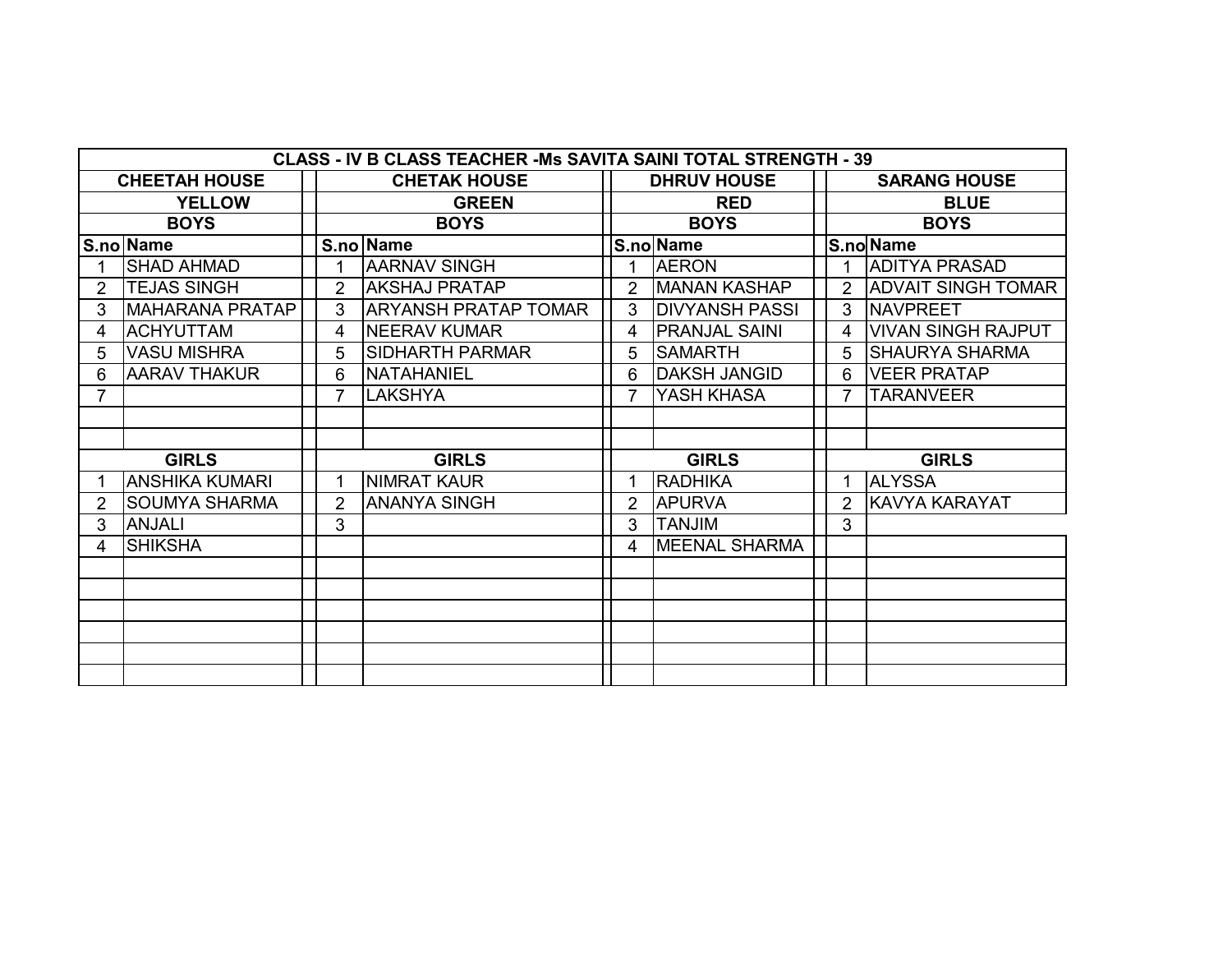|                | CLASS - V A CLASS TEACHER - Mr N B SINGH TOTAL STRENGTH - 38 |             |                |                      |              |   |                    |             |                |                        |  |  |  |  |
|----------------|--------------------------------------------------------------|-------------|----------------|----------------------|--------------|---|--------------------|-------------|----------------|------------------------|--|--|--|--|
|                | <b>CHEETAH HOUSE</b>                                         |             |                | <b>CHETAK HOUSE</b>  |              |   | <b>DHRUV HOUSE</b> |             |                | <b>SARANG HOUSE</b>    |  |  |  |  |
|                | <b>YELLOW</b>                                                |             |                | <b>GREEN</b>         |              |   | <b>RED</b>         |             |                | <b>BLUE</b>            |  |  |  |  |
|                | <b>BOYS</b>                                                  | <b>BOYS</b> |                |                      | <b>BOYS</b>  |   |                    | <b>BOYS</b> |                |                        |  |  |  |  |
|                | S.no Name                                                    |             |                | S.no Name            |              |   | S.no Name          |             |                | S.no Name              |  |  |  |  |
| 1              | <b>BIRAJ</b>                                                 |             | 1              | <b>ANIKET TIWARI</b> |              | 1 | <b>CHAITANYA</b>   |             | 1              | <b>AKSHAT</b>          |  |  |  |  |
| $\overline{2}$ | <b>VASUDEV</b>                                               |             | $\overline{2}$ | <b>LAVIN</b>         |              | 2 | <b>TANISH</b>      |             | $\overline{2}$ | <b>HARSHWINDER</b>     |  |  |  |  |
| 3              | <b>VIVEK</b>                                                 |             | 3              | <b>SHIV</b>          |              | 3 | <b>VATS</b>        |             | 3              | <b>JAYANT</b>          |  |  |  |  |
| 4              |                                                              |             | 4              | SIDDHANT KHIRIYA     | 4            |   | <b>VINAYAK</b>     |             | 4              | <b>DEEPANSHU YADAV</b> |  |  |  |  |
|                |                                                              |             |                |                      |              |   |                    |             |                |                        |  |  |  |  |
|                |                                                              |             |                |                      |              |   |                    |             |                |                        |  |  |  |  |
|                | <b>GIRLS</b>                                                 |             |                | <b>GIRLS</b>         | <b>GIRLS</b> |   |                    |             | <b>GIRLS</b>   |                        |  |  |  |  |
| 1              | <b>JANVI</b>                                                 |             | 1              | <b>AKSHITA</b>       |              | 1 | <b>AKSHARA</b>     |             | 1              | <b>JIA</b>             |  |  |  |  |
| $\overline{2}$ | <b>NANDANI</b>                                               |             | $\overline{2}$ | <b>DURGESH</b>       |              | 2 | <b>APEKSHA</b>     |             | $\overline{2}$ | <b>MEERAT</b>          |  |  |  |  |
| 3              | <b>SHREYA</b>                                                |             | 3              | <b>MANVI</b>         |              | 3 | <b>LAKSHITA</b>    |             | 3              | <b>RASHI</b>           |  |  |  |  |
| 4              | <b>VINCY</b>                                                 |             | 4              | <b>RITIKA</b>        |              | 4 | <b>RITSIKA</b>     |             | 4              | <b>SAMREEN</b>         |  |  |  |  |
| 5              | <b>ADITI</b>                                                 |             | 5              | <b>SEJAL</b>         |              | 5 | <b>SANJANA</b>     |             | 5              | <b>SARAH</b>           |  |  |  |  |
| 6              |                                                              |             | 6              | <b>VAMIKA</b>        |              | 6 | <b>PRACHI</b>      |             | 6              | <b>SWATI</b>           |  |  |  |  |
|                |                                                              |             |                |                      |              |   |                    |             |                |                        |  |  |  |  |
|                |                                                              |             |                |                      |              |   |                    |             |                |                        |  |  |  |  |
|                |                                                              |             |                |                      |              |   |                    |             |                |                        |  |  |  |  |
|                |                                                              |             |                |                      |              |   |                    |             |                |                        |  |  |  |  |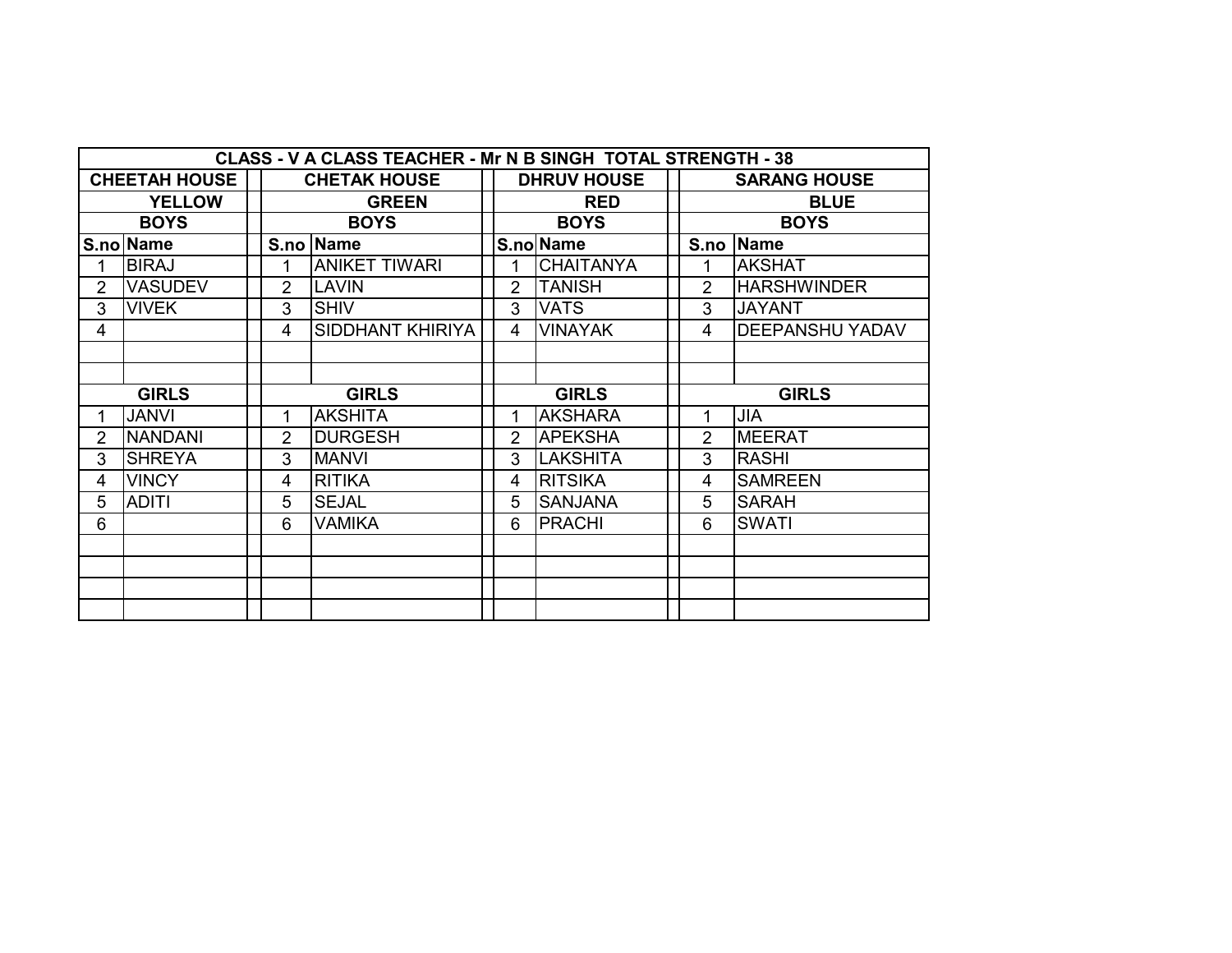|    | <b>CLASS - V B CLASS TEACHER - Ms MONIKA SONI TOTAL STRENGTH - 37</b> |              |   |                         |                       |                       |              |                        |  |  |  |  |  |  |
|----|-----------------------------------------------------------------------|--------------|---|-------------------------|-----------------------|-----------------------|--------------|------------------------|--|--|--|--|--|--|
|    | <b>CHEETAH HOUSE</b>                                                  |              |   | <b>CHETAK HOUSE</b>     |                       | <b>DHRUV HOUSE</b>    |              | <b>SARANG HOUSE</b>    |  |  |  |  |  |  |
|    | <b>YELLOW</b>                                                         |              |   | <b>GREEN</b>            |                       | <b>RED</b>            |              | <b>BLUE</b>            |  |  |  |  |  |  |
|    | <b>BOYS</b>                                                           | <b>BOYS</b>  |   |                         |                       | <b>BOYS</b>           |              | <b>BOYS</b>            |  |  |  |  |  |  |
|    | S.no Name                                                             |              |   | <b>S.no Name</b>        |                       | S.noName              |              | S.no Name              |  |  |  |  |  |  |
|    | <b>M HAMZA</b>                                                        |              |   | <b>KAVYA</b>            |                       | <b>ADITYA MISHRA</b>  |              | <b>ASHUTOSH</b>        |  |  |  |  |  |  |
|    | <b>NITIN KUMARESH</b>                                                 |              |   | <b>NACHIKET RAJBHAR</b> | 2                     | <b>DEVANSH</b>        | 2            | <b>GOBIND</b>          |  |  |  |  |  |  |
| 3  | <b>YASH</b>                                                           |              | 3 | <b>SAMAR DATYAL</b>     | 3                     | <b>KARTIK PATHAK</b>  | 3            | <b>SEHAJMEET SINGH</b> |  |  |  |  |  |  |
|    | <b>AYUSH SINGH BISHT</b>                                              |              | 4 | <b>VERAAJ DAHIYA</b>    | 4                     | <b>ANIKAIT VERMA</b>  | 4            | <b>SOHAMDEEP</b>       |  |  |  |  |  |  |
| 5  | <b>REHAN YADAV</b>                                                    |              | 5 | <b>ABHIJAY</b>          | 5                     | <b>KUSHAGRA</b>       | 5            | YUVRAJ SINGH           |  |  |  |  |  |  |
| 6  |                                                                       |              | 6 |                         | 6                     |                       | 6            |                        |  |  |  |  |  |  |
|    |                                                                       |              |   |                         |                       |                       |              |                        |  |  |  |  |  |  |
|    |                                                                       |              |   |                         |                       |                       |              |                        |  |  |  |  |  |  |
|    | <b>Girls</b>                                                          | <b>Girls</b> |   |                         | <b>Girls</b>          |                       | <b>Girls</b> |                        |  |  |  |  |  |  |
|    | <b>ANUSHAPRIYA</b>                                                    |              |   | <b>UMANG BAWEJA</b>     | <b>ARADHYA SHARMA</b> |                       |              | <b>SNEHAL PUNDIR</b>   |  |  |  |  |  |  |
|    | <b>SAMIKA SINGH</b>                                                   |              | 2 | <b>RISHIKA SINGH</b>    | $\mathcal{P}$         | <b>MAIRA MALHOTRA</b> |              | <b>ARADHYA SINHA</b>   |  |  |  |  |  |  |
| 3  | <b>ARYA SINGH</b>                                                     |              | 3 | DEVANSHI VISHWAKARMA    | 3                     | <b>PRAGYA KUMARI</b>  | 3            | <b>DIYA</b>            |  |  |  |  |  |  |
| 4  | <b>ARADHYA VISHWAKARMA</b>                                            |              | 4 | <b>AVANI RAI</b>        | 4                     | <b>JANVI DUBEY</b>    | 4            | MEGHA KASHYAP          |  |  |  |  |  |  |
| 5. | <b>LAAVANYA SINGH</b>                                                 |              | 5 |                         | 5                     |                       | 5            |                        |  |  |  |  |  |  |
|    |                                                                       |              |   |                         |                       |                       |              |                        |  |  |  |  |  |  |
|    |                                                                       |              |   |                         |                       |                       |              |                        |  |  |  |  |  |  |
|    |                                                                       |              |   |                         |                       |                       |              |                        |  |  |  |  |  |  |
|    |                                                                       |              |   |                         |                       |                       |              |                        |  |  |  |  |  |  |
|    |                                                                       |              |   |                         |                       |                       |              |                        |  |  |  |  |  |  |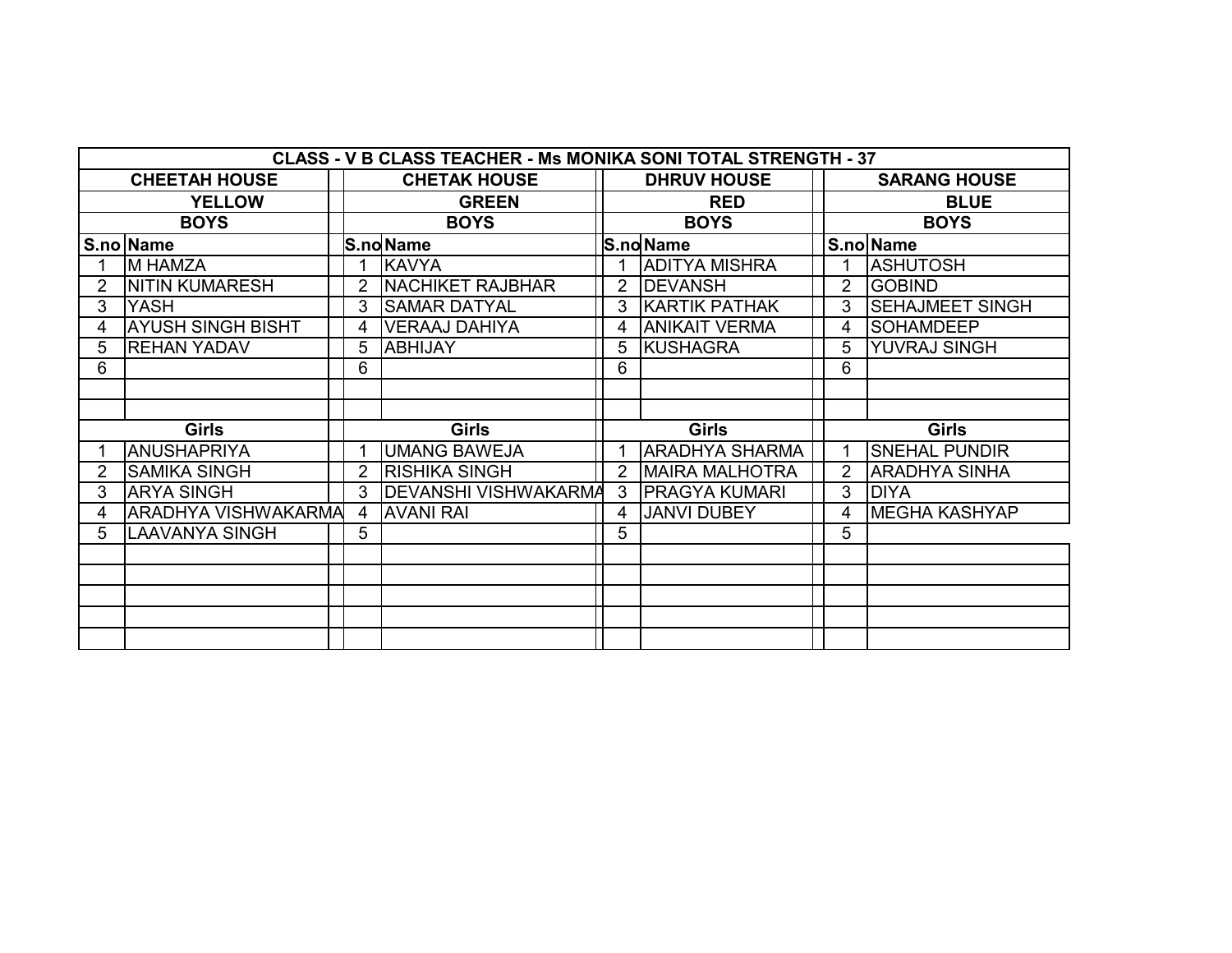| <b>CLASS - VI A CLASS TEACHER - Ms ALPANA TOTAL STRENGTH - 34</b> |                      |  |                |                     |  |                |                      |  |                |                     |  |  |  |
|-------------------------------------------------------------------|----------------------|--|----------------|---------------------|--|----------------|----------------------|--|----------------|---------------------|--|--|--|
|                                                                   | <b>CHEETAH HOUSE</b> |  |                | <b>CHETAK HOUSE</b> |  |                | <b>DHRUV HOUSE</b>   |  |                | <b>SARANG HOUSE</b> |  |  |  |
|                                                                   | <b>YELLOW</b>        |  |                | <b>GREEN</b>        |  |                | <b>RED</b>           |  |                | <b>BLUE</b>         |  |  |  |
| <b>BOYS</b>                                                       |                      |  | <b>BOYS</b>    |                     |  |                | <b>BOYS</b>          |  | <b>BOYS</b>    |                     |  |  |  |
| S.no                                                              | <b>Name</b>          |  | S.no           | <b>Name</b>         |  | S.no           | <b>Name</b>          |  | S.no           | Name                |  |  |  |
|                                                                   | <b>AKSH</b>          |  |                | <b>ABHINAV</b>      |  | 1              | <b>PAARTH</b>        |  | 1              | <b>RONIT</b>        |  |  |  |
| $\overline{2}$                                                    | <b>ANIKET</b>        |  | $\overline{2}$ | <b>GURTEJAS</b>     |  | $\overline{2}$ | <b>VEDANT</b>        |  | $\overline{2}$ | <b>AYUSH</b>        |  |  |  |
| 3                                                                 | <b>ERAVIK</b>        |  | 3              | <b>ARYAN</b>        |  | 3              | <b>DIVYANSH</b>      |  | 3              | <b>KANISHK</b>      |  |  |  |
| 4                                                                 | <b>NIPUN</b>         |  | 4              | <b>YATISH</b>       |  | 4              | <b>KARANVEER</b>     |  | 4              | <b>MANAN</b>        |  |  |  |
| 5                                                                 |                      |  | 5              | <b>ISHAN</b>        |  | 5              |                      |  | 5              |                     |  |  |  |
|                                                                   |                      |  |                |                     |  |                |                      |  |                |                     |  |  |  |
|                                                                   | <b>GIRLS</b>         |  |                | <b>GIRLS</b>        |  |                | <b>GIRLS</b>         |  |                | <b>GIRLS</b>        |  |  |  |
| 1                                                                 | <b>ANAYLA</b>        |  |                | <b>ADHISHRI</b>     |  | 1              | <b>DRISHTI</b>       |  | 1              | <b>SUBHRA</b>       |  |  |  |
| $\overline{2}$                                                    | <b>SUNAINA</b>       |  | $\overline{2}$ | <b>KAVYA</b>        |  | 2              | <b>JIFFREET KAUR</b> |  | $\overline{2}$ | <b>VAIBHAVI</b>     |  |  |  |
| 3                                                                 | <b>DEVANSHI</b>      |  | 3              | <b>STUTI</b>        |  | 3              | P ANANYA             |  | 3              | <b>BHARTI RAO</b>   |  |  |  |
| 4                                                                 | <b>AVANTIKA</b>      |  | 4              | <b>ARPITA</b>       |  | 4              | <b>TANUSKA</b>       |  | 4              | <b>MAHIKA RAWAT</b> |  |  |  |
|                                                                   |                      |  | 5              | <b>PALAK</b>        |  | 5              |                      |  |                |                     |  |  |  |
|                                                                   |                      |  |                |                     |  |                |                      |  |                |                     |  |  |  |
|                                                                   |                      |  |                |                     |  |                |                      |  |                |                     |  |  |  |
|                                                                   |                      |  |                |                     |  |                |                      |  |                |                     |  |  |  |
|                                                                   |                      |  |                |                     |  |                |                      |  |                |                     |  |  |  |
|                                                                   |                      |  |                |                     |  |                |                      |  |                |                     |  |  |  |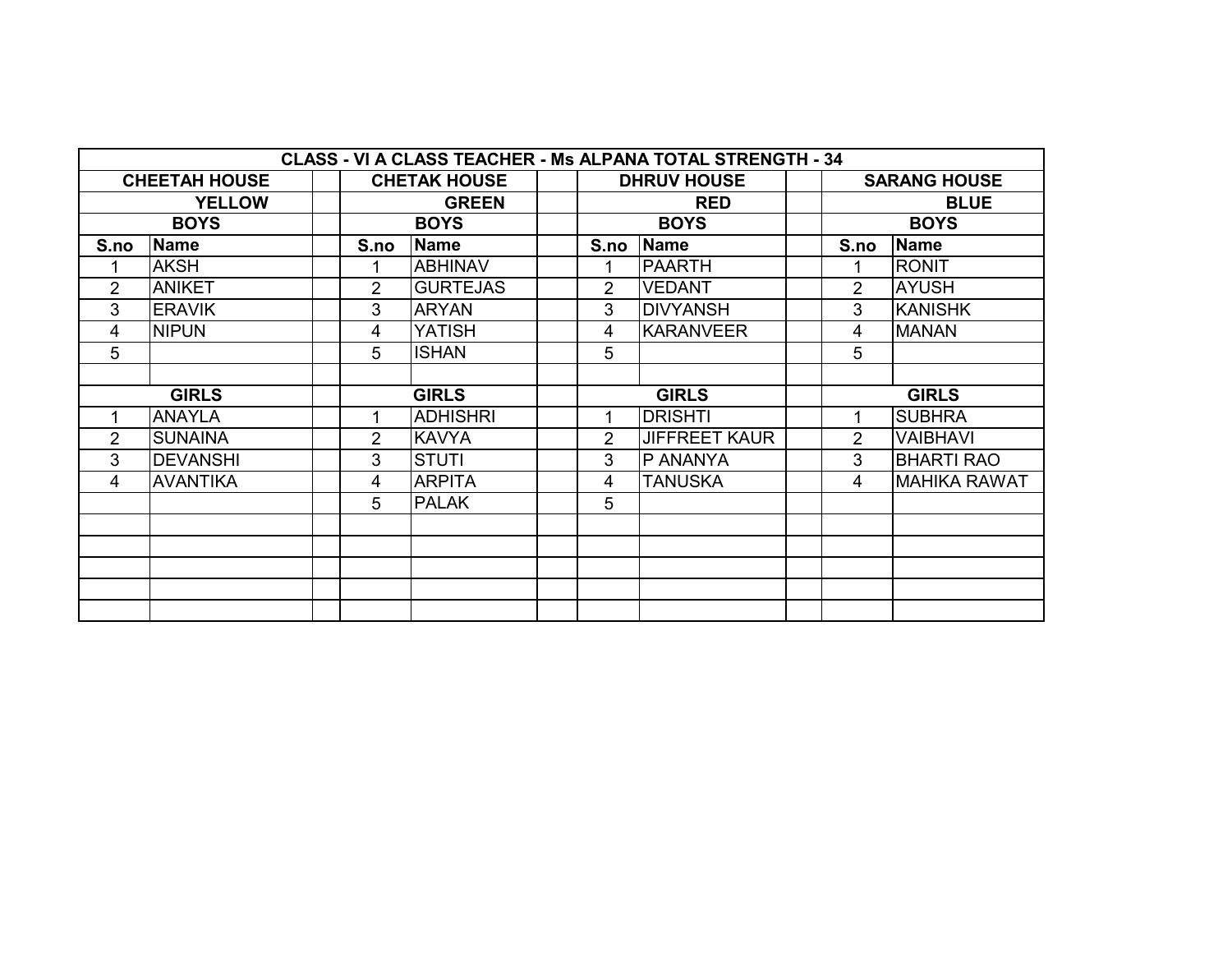| <b>CLASS - VI B CLASS TEACHER - Mr RANJEET SINGH TOTAL STRENGTH - 33</b> |                      |  |                |                     |  |                |                     |  |                     |                    |  |  |
|--------------------------------------------------------------------------|----------------------|--|----------------|---------------------|--|----------------|---------------------|--|---------------------|--------------------|--|--|
|                                                                          | <b>CHEETAH HOUSE</b> |  |                | <b>CHETAK HOUSE</b> |  |                | <b>DHRUV HOUSE</b>  |  | <b>SARANG HOUSE</b> |                    |  |  |
|                                                                          |                      |  | <b>GREEN</b>   |                     |  | <b>RED</b>     |                     |  | <b>BLUE</b>         |                    |  |  |
|                                                                          | <b>BOYS</b>          |  |                | <b>BOYS</b>         |  |                | <b>BOYS</b>         |  |                     | <b>BOYS</b>        |  |  |
| S.no                                                                     | <b>Name</b>          |  | S.no           | <b>Name</b>         |  | S.no           | <b>Name</b>         |  | S.no                | <b>Name</b>        |  |  |
|                                                                          | <b>ANMAY</b>         |  |                | <b>ARYAN</b>        |  |                | <b>ARYAVEER</b>     |  |                     | <b>SAMEER</b>      |  |  |
| 2                                                                        | <b>LAVISH</b>        |  | $\overline{2}$ | <b>AYUSHMAN</b>     |  | 2              | <b>RUDRAPRATAP</b>  |  | $\overline{2}$      | <b>HEMENDRA</b>    |  |  |
| 3                                                                        | <b>DIVYANSH</b>      |  | 3              | <b>DAKSH</b>        |  | 3              | <b>ABHISHEK</b>     |  | 3                   | <b>JASHANPREET</b> |  |  |
| 4                                                                        | <b>KAVIN LAMBA</b>   |  | 4              | <b>AYANSH GOYAL</b> |  | 4              | <b>YAJNESH</b>      |  | 4                   | <b>MD AADIL</b>    |  |  |
| 5                                                                        | <b>TRIJAL</b>        |  | 5              | <b>DAKSH PATHAK</b> |  | $\overline{5}$ | <b>AKSHIT RANA</b>  |  |                     |                    |  |  |
|                                                                          |                      |  |                |                     |  |                |                     |  |                     |                    |  |  |
|                                                                          |                      |  |                |                     |  |                |                     |  |                     |                    |  |  |
|                                                                          |                      |  |                |                     |  |                |                     |  |                     |                    |  |  |
|                                                                          | <b>GIRLS</b>         |  | <b>GIRLS</b>   |                     |  | <b>GIRLS</b>   |                     |  | <b>GIRLS</b>        |                    |  |  |
|                                                                          | <b>ANUSHKA</b>       |  |                | <b>DEEPANJALI</b>   |  |                | <b>SHIZAL</b>       |  | 1                   | <b>MANASAVI</b>    |  |  |
| $\overline{2}$                                                           | <b>RIDDHI</b>        |  | 2              | <b>GAZAL</b>        |  | $\overline{2}$ | <b>AAKANKSHA</b>    |  | $\overline{2}$      | <b>TAMANNA</b>     |  |  |
| 3                                                                        | <b>NIKITA</b>        |  | 3              | <b>MEHREEN</b>      |  | 3              | <b>SANAVI</b>       |  | 3                   | <b>HARSHMEET</b>   |  |  |
| 4                                                                        |                      |  | 4              | <b>AVNI</b>         |  | 4              | <b>ANANYA SINGH</b> |  |                     |                    |  |  |
|                                                                          |                      |  |                |                     |  |                |                     |  |                     |                    |  |  |
|                                                                          |                      |  |                |                     |  |                |                     |  |                     |                    |  |  |
|                                                                          |                      |  |                |                     |  |                |                     |  |                     |                    |  |  |
|                                                                          |                      |  |                |                     |  |                |                     |  |                     |                    |  |  |
|                                                                          |                      |  |                |                     |  |                |                     |  |                     |                    |  |  |
|                                                                          |                      |  |                |                     |  |                |                     |  |                     |                    |  |  |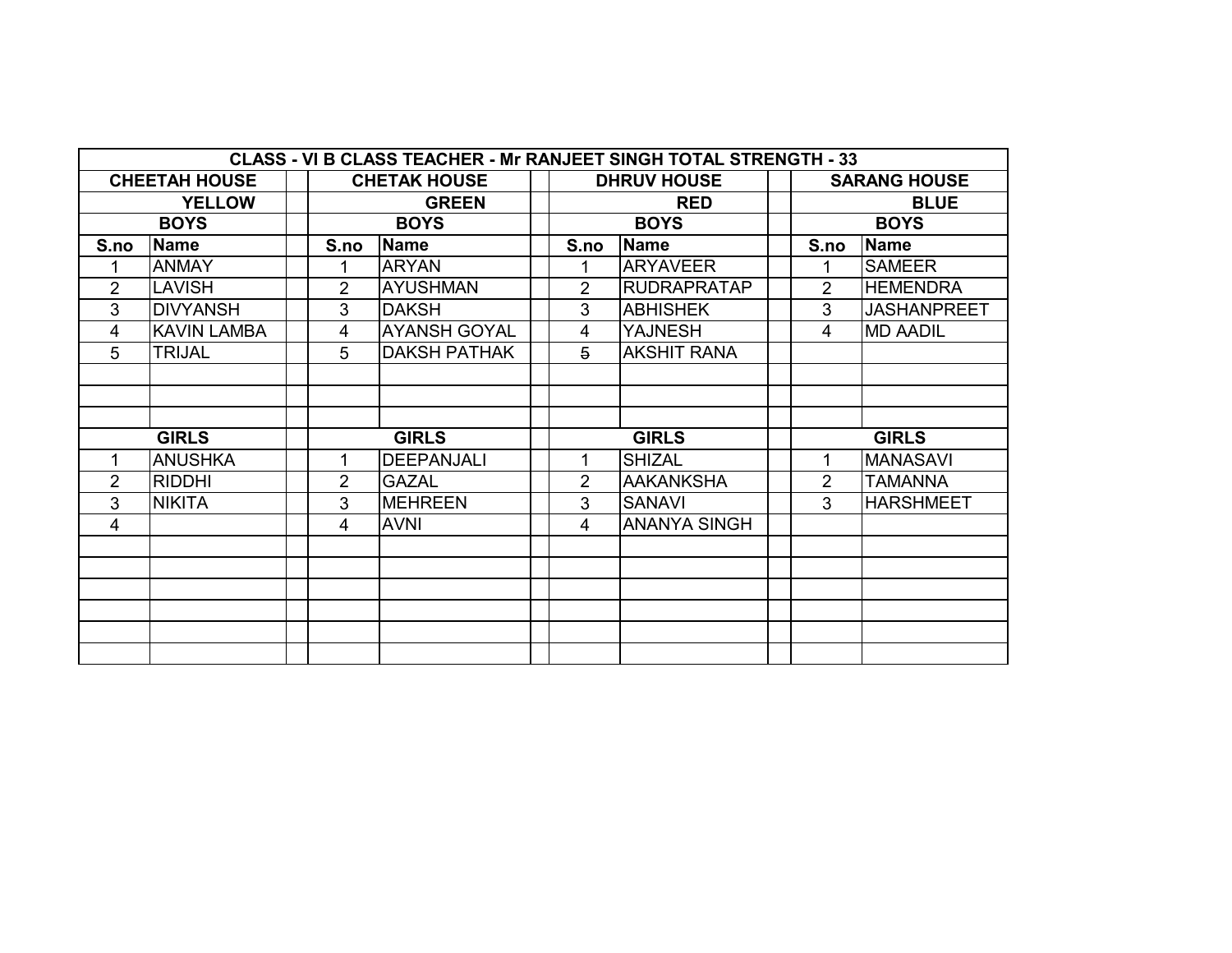|                                             | <b>CLASS - VII A CLASS TEACHER - Ms JAYASHREE DAS TOTAL STRENGTH - 38</b> |                |                          |                |                             |                     |                         |  |  |  |  |  |  |
|---------------------------------------------|---------------------------------------------------------------------------|----------------|--------------------------|----------------|-----------------------------|---------------------|-------------------------|--|--|--|--|--|--|
| <b>CHEETAH HOUSE</b><br><b>CHETAK HOUSE</b> |                                                                           |                |                          |                | <b>DHRUV HOUSE</b>          | <b>SARANG HOUSE</b> |                         |  |  |  |  |  |  |
|                                             | <b>YELLOW</b>                                                             | <b>GREEN</b>   |                          |                | <b>RED</b>                  |                     | <b>BLUE</b>             |  |  |  |  |  |  |
|                                             | <b>BOYS</b>                                                               |                | <b>BOYS</b>              |                | <b>BOYS</b>                 |                     | <b>BOYS</b>             |  |  |  |  |  |  |
|                                             | S.no   Name                                                               |                | S.no Name                |                | S.no Name                   | <b>S.no</b> Name    |                         |  |  |  |  |  |  |
|                                             | <b>KRISHNA</b>                                                            |                | <b>BASANT KUMAR</b>      |                | <b>ADITYA</b>               |                     | <b>ARYANSH SHARMA</b>   |  |  |  |  |  |  |
| $\overline{2}$                              | <b>TANMAY KUMAR</b>                                                       | $\overline{2}$ | <b>ARNAV YADAV</b>       | $\overline{2}$ | <b>AYUSH ARORA</b>          | 2                   | KUNAL PATHAK            |  |  |  |  |  |  |
| 3                                           | <b>AYUSH KUMAR</b>                                                        | 3              | <b>HARSH SINGH</b>       | 3              | <b>HARJOT SINGH</b>         | 3                   | <b>SIDDHARTH RANJAN</b> |  |  |  |  |  |  |
| 4                                           | <b>AKSHAT RANA</b>                                                        | 4              | ARPANDHIR SINGH          | 4              | KUNAL RAM RATHOD            | 4                   | <b>VAGESH RAJ</b>       |  |  |  |  |  |  |
| 5                                           | <b>ARYAN KUMAR</b>                                                        | 5              | <b>ANIKET DUTTA</b>      | 5              | <b>ARJUNVEER SINGH</b>      | 5                   | <b>AARAV BALI</b>       |  |  |  |  |  |  |
| 6                                           | <b>RANVEER SHUKLA</b>                                                     | 6              | <b>ANSHUMAN YADAV</b>    | 6              | <b>MAULIK SINGH CHAUHAN</b> | 6                   |                         |  |  |  |  |  |  |
|                                             |                                                                           |                |                          |                |                             |                     |                         |  |  |  |  |  |  |
|                                             |                                                                           |                |                          |                |                             |                     |                         |  |  |  |  |  |  |
|                                             | <b>GIRLS</b>                                                              | <b>GIRLS</b>   |                          | <b>GIRLS</b>   |                             |                     | <b>GIRLS</b>            |  |  |  |  |  |  |
|                                             | <b>GEET</b>                                                               |                | <b>ARUSHI KUMARI</b>     |                | <b>PRABHNEET KAUR</b>       |                     | <b>SHRISHTI</b>         |  |  |  |  |  |  |
| 2                                           | <b>ISHIKA</b>                                                             | 2              | <b>TANVI</b>             | 2              | <b>MANNAT</b>               | 2                   | <b>AKSHITA VERMA 1</b>  |  |  |  |  |  |  |
| 3                                           | <b>YASHASVI</b>                                                           | 3.             | <b>GARIMA</b>            | 3              | <b>AKSHITA VERMA 2</b>      | 3                   | <b>SAKSHI KUMARI</b>    |  |  |  |  |  |  |
| 4                                           |                                                                           | 4              | <b>PRARTHANA PRASOON</b> | 4              | <b>PRAPTI KHANRA</b>        | 4                   | <b>KRITIKA SINGH</b>    |  |  |  |  |  |  |
|                                             |                                                                           |                |                          |                |                             |                     |                         |  |  |  |  |  |  |
|                                             |                                                                           |                |                          |                |                             |                     |                         |  |  |  |  |  |  |
|                                             |                                                                           |                |                          |                |                             |                     |                         |  |  |  |  |  |  |
|                                             |                                                                           |                |                          |                |                             |                     |                         |  |  |  |  |  |  |
|                                             |                                                                           |                |                          |                |                             |                     |                         |  |  |  |  |  |  |
|                                             |                                                                           |                |                          |                |                             |                     |                         |  |  |  |  |  |  |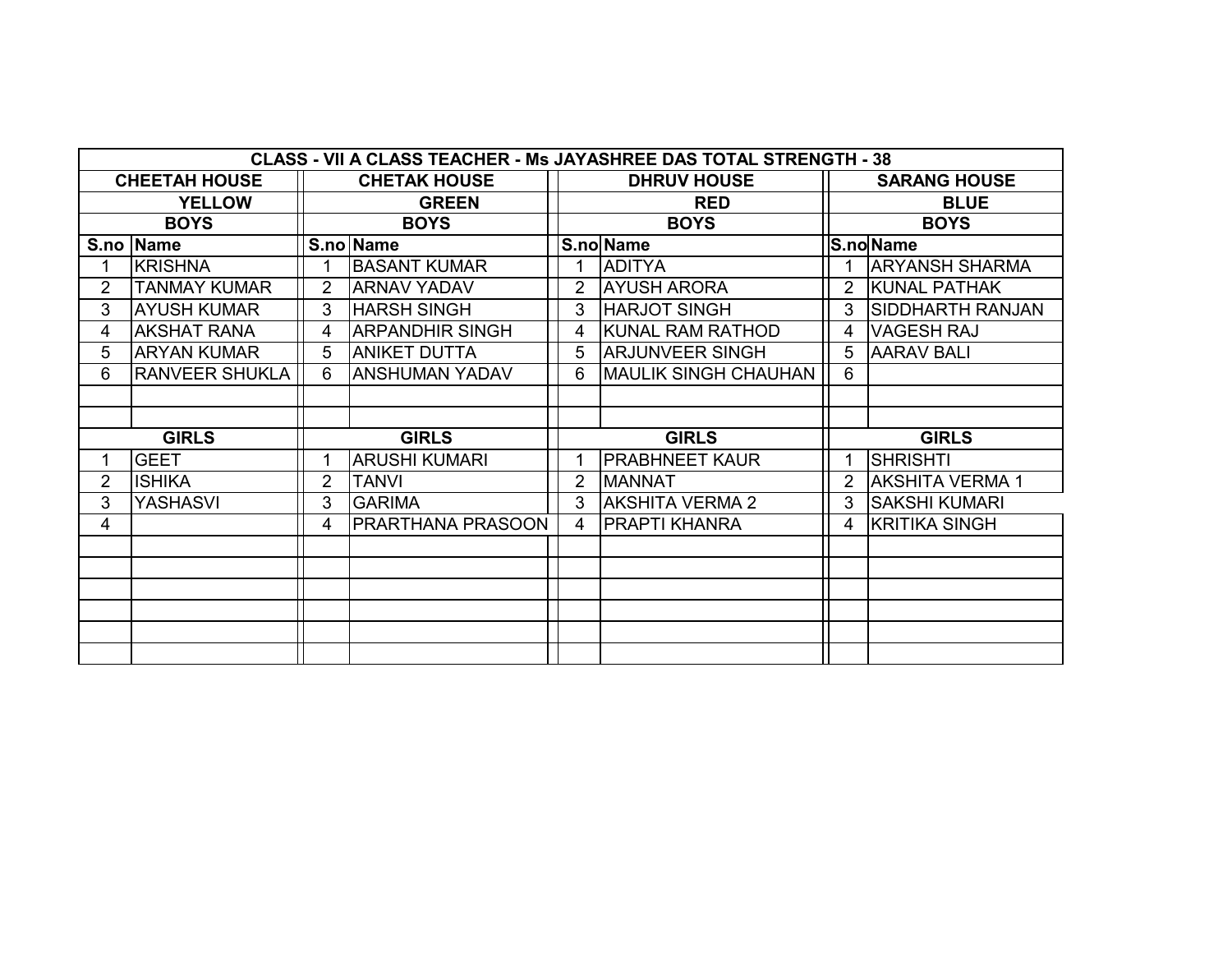|                | <b>CLASS - VII B CLASS TEACHER - Ms BALVINDER SAINI TOTAL STRENGTH - 37</b> |                |                        |  |                |                            |                |                        |  |  |  |  |  |
|----------------|-----------------------------------------------------------------------------|----------------|------------------------|--|----------------|----------------------------|----------------|------------------------|--|--|--|--|--|
|                | <b>CHEETAH HOUSE</b>                                                        |                | <b>CHETAK HOUSE</b>    |  |                | <b>DHRUV HOUSE</b>         |                | <b>SARANG HOUSE</b>    |  |  |  |  |  |
|                | <b>YELLOW</b>                                                               |                | <b>GREEN</b>           |  |                | <b>RED</b>                 |                | <b>BLUE</b>            |  |  |  |  |  |
|                | <b>BOYS</b>                                                                 |                | <b>BOYS</b>            |  |                | <b>BOYS</b>                |                | <b>BOYS</b>            |  |  |  |  |  |
|                | S.no Name                                                                   |                | S.no   Name            |  |                | S.no   Name                |                | S.no Name              |  |  |  |  |  |
|                | <b>ADVITIYA SALOTRA</b>                                                     |                | <b>AGRIM MAHAJAN</b>   |  |                | <b>AYUSHMAAN MOHANTY</b>   |                | <b>ARYAN SHARMA</b>    |  |  |  |  |  |
| 2              | <b>DHAIRYA RAIZADA</b>                                                      | 2              | <b>GAGANJOT SINGH</b>  |  | 2              | <b>DIVYANSH SHARMA</b>     | 2              | <b>DIVYANSH DEV</b>    |  |  |  |  |  |
| 3              | <b>JATIN SIHAG</b>                                                          | 3              | <b>JIGAR CHAUTALA</b>  |  | 3              | <b>LAKSHAY KUMAR SAINI</b> | 3              | <b>MOHAMMAD RIZWAN</b> |  |  |  |  |  |
| 4              | <b>NIKHIL RANA</b>                                                          | 4              | <b>TARUN KUMAR</b>     |  | 4              | <b>MANOHAR</b>             | 4              | <b>VANSHUL NAIN</b>    |  |  |  |  |  |
| 5              | <b>ARUN KUMAR</b>                                                           | 5              | <b>KARTIK</b>          |  | 5              | <b>SAYAM</b>               | 5              | ANUJ                   |  |  |  |  |  |
| 6              | <b>WARRIS</b>                                                               | 6              | <b>LEKHRAJ</b>         |  | 6              |                            | 6              |                        |  |  |  |  |  |
|                |                                                                             |                |                        |  |                |                            |                |                        |  |  |  |  |  |
|                |                                                                             |                |                        |  |                |                            |                |                        |  |  |  |  |  |
|                | <b>GIRLS</b>                                                                | <b>GIRLS</b>   |                        |  | <b>GIRLS</b>   |                            |                | <b>GIRLS</b>           |  |  |  |  |  |
|                | <b>GARIMA VERMA</b>                                                         |                | <b>AKRITI RAI</b>      |  |                | <b>AASHI PATHAK</b>        |                | <b>ANVESHA</b>         |  |  |  |  |  |
| $\overline{2}$ | <b>ISHIKA JANGID</b>                                                        | $\overline{2}$ | <b>AARUSHI KUMARIA</b> |  | $\overline{2}$ | <b>ESHIKA KASHYAP</b>      | $\overline{2}$ | <b>TANVI SHUKLA</b>    |  |  |  |  |  |
| 3              | <b>SHIVANGI VERMA</b>                                                       | 3              | <b>RIA</b>             |  | 3              | <b>REET PAHUJA</b>         | 3              | <b>ANJALI GOND</b>     |  |  |  |  |  |
| 4              |                                                                             | 4              | <b>AASHI KUMAR</b>     |  | 4              | <b>GURJOT KAUR UPPAL</b>   | 4              |                        |  |  |  |  |  |
|                |                                                                             | 5              | <b>DEPANSHI</b>        |  |                |                            |                |                        |  |  |  |  |  |
|                |                                                                             |                |                        |  |                |                            |                |                        |  |  |  |  |  |
|                |                                                                             |                |                        |  |                |                            |                |                        |  |  |  |  |  |
|                |                                                                             |                |                        |  |                |                            |                |                        |  |  |  |  |  |
|                |                                                                             |                |                        |  |                |                            |                |                        |  |  |  |  |  |
|                |                                                                             |                |                        |  |                |                            |                |                        |  |  |  |  |  |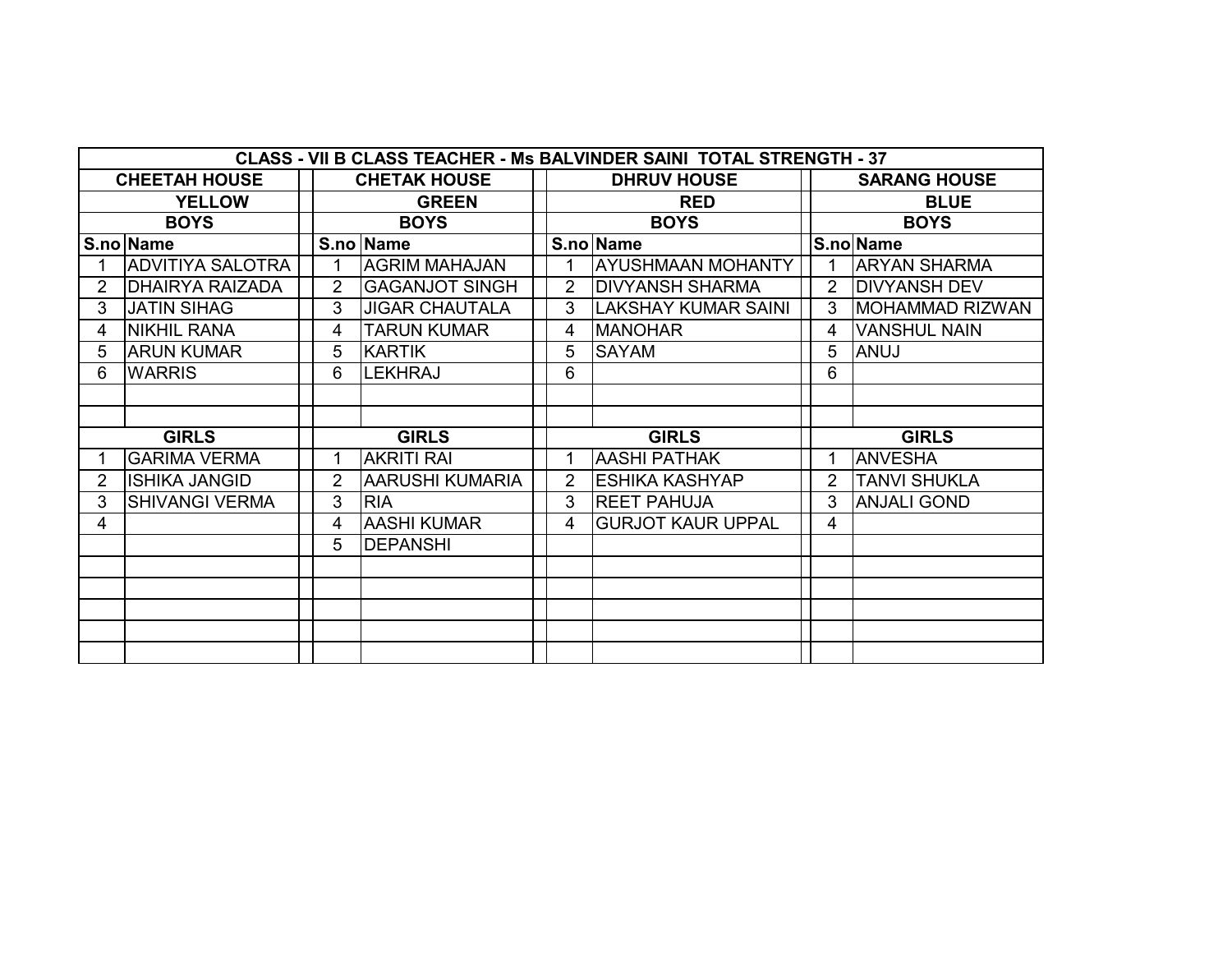|   | <b>CLASS - VIII CLASS TEACHER- Ms RICHA ARYA TOTAL STRENGTH - 55</b> |  |                |                           |  |                |                            |             |                     |                         |  |  |
|---|----------------------------------------------------------------------|--|----------------|---------------------------|--|----------------|----------------------------|-------------|---------------------|-------------------------|--|--|
|   | <b>CHEETAH HOUSE</b>                                                 |  |                | <b>CHETAK HOUSE</b>       |  |                | <b>DHRUV HOUSE</b>         |             | <b>SARANG HOUSE</b> |                         |  |  |
|   | <b>YELLOW</b>                                                        |  |                | <b>GREEN</b>              |  |                | <b>RED</b>                 | <b>BLUE</b> |                     |                         |  |  |
|   | <b>BOYS</b>                                                          |  |                | <b>BOYS</b>               |  |                | <b>BOYS</b>                |             | <b>BOYS</b>         |                         |  |  |
|   | <b>S.no Name</b>                                                     |  |                | S.no Name                 |  | S.no Name      |                            |             | S.no Name           |                         |  |  |
|   | <b>ADITYA</b>                                                        |  |                | <b>ARUSH KUMAR SINGH</b>  |  |                | <b>ASHIQ</b>               |             |                     | <b>GOURAV PAPNOL</b>    |  |  |
| 2 | <b>VYOM PATIAL</b>                                                   |  | $\overline{2}$ | <b>RAHUL SHARMA</b>       |  | $\overline{2}$ | <b>NAMAN SINGH</b>         |             | 2                   | <b>RANVEER</b>          |  |  |
| 3 | <b>DEVESH KAUSHIK</b>                                                |  | 3              | <b>PRADYUMNA SRESHTHA</b> |  | 3              | <b>SHIVAM KUMAR</b>        |             | 3                   | <b>SUBHAM KUMAR</b>     |  |  |
| 4 | <b>TEJAS KUMAR</b>                                                   |  | 4              | <b>AYUSH KUMAR</b>        |  | 4              | YASH THAKUR                |             | 4                   | <b>KRISHNA PANDEY</b>   |  |  |
| 5 | <b>ADITYA SHARMA</b>                                                 |  | 5              | <b>SHAMEEK KUMAR</b>      |  | 5              | <b>ROHAN PREET DEOL</b>    |             | 5                   | <b>HARSH</b>            |  |  |
| 6 | <b>AMIT GOND</b>                                                     |  | 6              | <b>VANSH KAUSHIK</b>      |  | 6              | <b>SUKHAMANPREET SINGH</b> |             | 6                   | <b>NAUMIK BABBAR</b>    |  |  |
|   | <b>ADITYA SAINI</b>                                                  |  | $\overline{7}$ | <b>TEJAS VERMA</b>        |  | $\overline{7}$ | <b>VINAY KUMAR</b>         |             | $\overline{7}$      | <b>TANISHQ JAISWAL</b>  |  |  |
| 8 | <b>GIRISH GOYAL</b>                                                  |  | 8              | <b>SUDEEP</b>             |  | 8              | <b>SAMMAN</b>              |             | 8                   | <b>VISHU RAJBHAR</b>    |  |  |
|   |                                                                      |  |                |                           |  | 9              | <b>ARIHANT SHARMA</b>      |             | 9                   | <b>GHYANSHYAM PATIL</b> |  |  |
|   |                                                                      |  |                |                           |  | 10             | <b>KAPISH</b>              |             |                     |                         |  |  |
|   |                                                                      |  |                |                           |  |                |                            |             |                     |                         |  |  |
|   | <b>GIRLS</b>                                                         |  | <b>GIRLS</b>   |                           |  | <b>GIRLS</b>   |                            |             | <b>GIRLS</b>        |                         |  |  |
|   | <b>SAARA BAKSHI</b>                                                  |  |                | <b>ANSHU</b>              |  | 1              | <b>HARDEEP KAUR</b>        |             | 1.                  | LAVANYA                 |  |  |
|   | <b>PRACHI PARASHER</b>                                               |  | $\overline{2}$ | <b>SONAKSHI</b>           |  | $\overline{2}$ | <b>DIVYANSHI</b>           |             | $\overline{2}$      | <b>SHAINEE</b>          |  |  |
| 3 | <b>PARI</b>                                                          |  | 3              | <b>GURMANNAT KAUR</b>     |  | 3              | <b>SARIKA SRIVASTAV</b>    |             | 3                   | <b>MUSKAN</b>           |  |  |
| 4 | <b>ADITI</b>                                                         |  | 4              | <b>NAYONIKA SHARMA</b>    |  | 4              | <b>SAUMYA SINGH</b>        |             | 4                   | <b>KRITTIKA PAHAL</b>   |  |  |
| 5 | <b>AKSHADA</b>                                                       |  | 5              | <b>KHSHBOO</b>            |  | 5              | <b>BHAVYA KHANNA</b>       |             | 5                   | <b>HARASHPREET</b>      |  |  |
|   |                                                                      |  |                |                           |  |                |                            |             |                     |                         |  |  |
|   |                                                                      |  |                |                           |  |                |                            |             |                     |                         |  |  |
|   |                                                                      |  |                |                           |  |                |                            |             |                     |                         |  |  |
|   |                                                                      |  |                |                           |  |                |                            |             |                     |                         |  |  |
|   |                                                                      |  |                |                           |  |                |                            |             |                     |                         |  |  |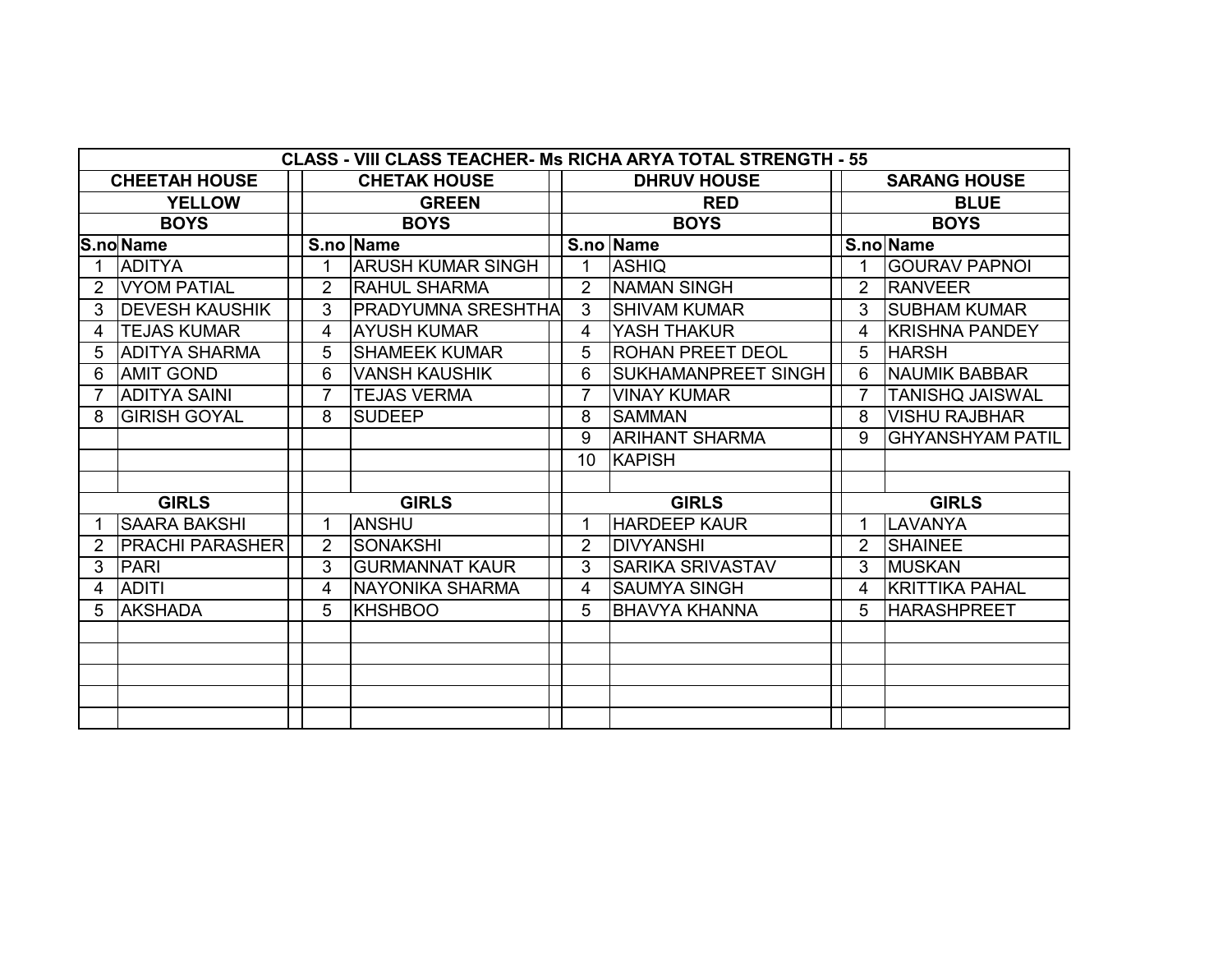|                | <b>CLASS - IX CLASS TEACHER- Ms SADHANA JHA TOTAL STRENGTH - 36</b> |                |                       |                |                           |                     |                         |  |  |  |  |  |  |
|----------------|---------------------------------------------------------------------|----------------|-----------------------|----------------|---------------------------|---------------------|-------------------------|--|--|--|--|--|--|
|                | <b>CHEETAH HOUSE</b>                                                |                | <b>CHETAK HOUSE</b>   |                | <b>DHRUV HOUSE</b>        | <b>SARANG HOUSE</b> |                         |  |  |  |  |  |  |
| <b>YELLOW</b>  |                                                                     |                | <b>GREEN</b>          |                | <b>RED</b>                | <b>BLUE</b>         |                         |  |  |  |  |  |  |
|                | <b>BOYS</b>                                                         |                | <b>BOYS</b>           |                | <b>BOYS</b>               | <b>BOYS</b>         |                         |  |  |  |  |  |  |
|                | S.no Name                                                           |                | S.no Name             |                | S.no Name                 | S.no   Name         |                         |  |  |  |  |  |  |
|                | <b>ANGAD SINGH</b>                                                  |                | <b>ARSHDEEP</b>       |                | <b>PRATHAM AGRAWAL</b>    |                     | <b>CHIRAG JASORIA</b>   |  |  |  |  |  |  |
| $\overline{2}$ | <b>S A NASEEM</b>                                                   | $\overline{2}$ | <b>CHIRAG BAGGAN</b>  | $\overline{2}$ | <b>SAMARTH SANGWAN</b>    | $\overline{2}$      | <b>EAKMNOOR SINGH</b>   |  |  |  |  |  |  |
| 3              | <b>SHUBH</b>                                                        | 3              | <b>SASHANK VIKRAM</b> | 3              | <b>SAURABH BHAGAT</b>     | 3                   | <b>PRIYANSHU RANJAN</b> |  |  |  |  |  |  |
| 4              | YATHARTH SAINI                                                      | 4              | <b>YUSUF</b>          | 4              | TANISHQ SHARMA            | 4                   | <b>ROHIT VERMA</b>      |  |  |  |  |  |  |
|                |                                                                     |                |                       |                |                           | 5                   | <b>SANCHIT BALUNI</b>   |  |  |  |  |  |  |
|                |                                                                     |                |                       |                |                           |                     |                         |  |  |  |  |  |  |
| <b>GIRLS</b>   |                                                                     |                | <b>GIRLS</b>          |                | <b>GIRLS</b>              | <b>GIRLS</b>        |                         |  |  |  |  |  |  |
|                | <b>DISHA SHARMA</b>                                                 |                | <b>ASMI DHINGRA</b>   | 1              | <b>BHAVNA KAUSHIK</b>     | 1                   | <b>KHUSHI THAKUR</b>    |  |  |  |  |  |  |
| 2              | <b>DIVNOOR KAUR</b>                                                 | 2              | <b>MANNAT KAUR</b>    | $\overline{2}$ | <b>GARIMA</b>             | $\overline{2}$      | KUMARI ASHIMA           |  |  |  |  |  |  |
| 3              | <b>EKAMJOT KAUR</b>                                                 | 3              | <b>VAISHNAVI</b>      | 3              | <b>PRIYANKA CHOUDHARY</b> | 3                   | <b>MAHIMA SINGH</b>     |  |  |  |  |  |  |
| 4              | <b>NEHA YADAV</b>                                                   | 4              |                       | 4              | <b>SUHANI</b>             | 4                   | <b>PRASHASTI SOAM</b>   |  |  |  |  |  |  |
| 5              | SHREYA KAUSHAL                                                      | 5              |                       | 5              | <b>VARNIKA PUROHIT</b>    | 5                   | <b>RIYA KAUSHIK</b>     |  |  |  |  |  |  |
| 6              |                                                                     | 6              |                       | 6              |                           | 6                   | <b>SAMIKSHA SHAKYA</b>  |  |  |  |  |  |  |
|                |                                                                     |                |                       |                |                           |                     |                         |  |  |  |  |  |  |
|                |                                                                     |                |                       |                |                           |                     |                         |  |  |  |  |  |  |
|                |                                                                     |                |                       |                |                           |                     |                         |  |  |  |  |  |  |
|                |                                                                     |                |                       |                |                           |                     |                         |  |  |  |  |  |  |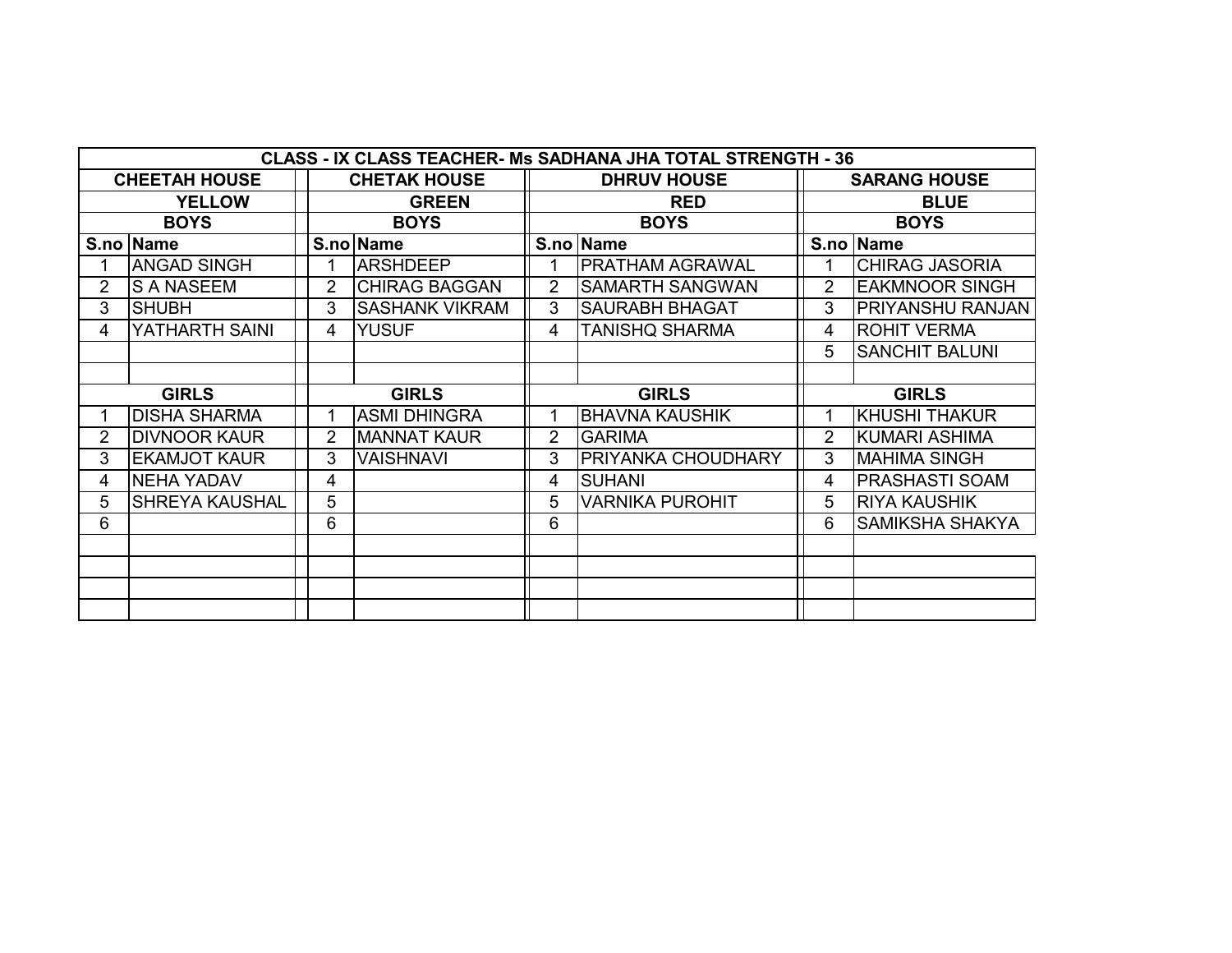| CLASS - X CLASS TEACHER- Ms DILPREET KAUR TOTAL STRENGTH - 37 |                         |                     |                          |  |                |                            |                     |                           |  |  |  |  |
|---------------------------------------------------------------|-------------------------|---------------------|--------------------------|--|----------------|----------------------------|---------------------|---------------------------|--|--|--|--|
|                                                               | <b>CHEETAH HOUSE</b>    | <b>CHETAK HOUSE</b> |                          |  |                | <b>DHRUV HOUSE</b>         | <b>SARANG HOUSE</b> |                           |  |  |  |  |
|                                                               | <b>YELLOW</b>           |                     | <b>GREEN</b>             |  |                | <b>RED</b>                 |                     | <b>BLUE</b>               |  |  |  |  |
|                                                               | <b>BOYS</b>             |                     | <b>BOYS</b>              |  |                | <b>BOYS</b>                |                     | <b>BOYS</b>               |  |  |  |  |
|                                                               | S.no Name               |                     | S.no Name                |  |                | S.no Name                  |                     | S.no Name                 |  |  |  |  |
|                                                               | <b>ABHAYVEER SINGH</b>  |                     | <b>ABHINAV KUMAR</b>     |  |                | JAYVEER SINGH              |                     | <b>BHAVESH PAPNOI</b>     |  |  |  |  |
| 2                                                             | ANUJ                    | 2                   | <b>ANURAG</b>            |  | 2              | <b>JASJEEVAN JOT SINGH</b> | $\overline{2}$      | <b>DHRUV RANA</b>         |  |  |  |  |
| 3                                                             | <b>BHOUMIK BHARDWAJ</b> | 3                   | <b>BHUPESH PAL</b>       |  | 3              | <b>RAVI KUMAR VERMA</b>    | 3                   | <b>MANAN SINGH</b>        |  |  |  |  |
| 4                                                             | <b>DHRUV SHARMA</b>     | 4                   | <b>HITESH VERMA</b>      |  | 4              | <b>VANSH</b>               | 4                   | <b>SUBODH KUMAR SINGH</b> |  |  |  |  |
| 5                                                             | KUSHAGRA SETHI          | 5                   | <b>PAWAN KUMAR RAI</b>   |  | 5              | <b>ARYAN DHINGRA</b>       | 5                   | YUVRAJ KOTHIYAL           |  |  |  |  |
| 6                                                             | <b>NAVEEN KUMAR</b>     | 6                   | <b>PRITHVI MOHAPATRA</b> |  | 6              |                            | 6                   | <b>SAURABH NEGI</b>       |  |  |  |  |
|                                                               |                         | 7                   | <b>SUNNY HARI</b>        |  | 7              |                            |                     |                           |  |  |  |  |
|                                                               |                         |                     |                          |  |                |                            |                     |                           |  |  |  |  |
| <b>GIRLS</b>                                                  |                         | <b>GIRLS</b>        |                          |  | <b>GIRLS</b>   |                            |                     | <b>GIRLS</b>              |  |  |  |  |
|                                                               | <b>HARLEEN KAUR</b>     |                     | <b>HERSHITA</b>          |  |                | <b>DEEPIKA RANA</b>        |                     | <b>SIMRAN</b>             |  |  |  |  |
| 2                                                             | RISHIKA RANJAN          | $\overline{2}$      | <b>ISHIKA SHEOKAND</b>   |  | $\overline{2}$ | <b>RIDHIMA LALOTRA</b>     | $\overline{2}$      | <b>SONALI</b>             |  |  |  |  |
| 3                                                             | <b>SIMRAN KAUR</b>      | 3                   | <b>KIRTI</b>             |  | 3              | <b>IZIYA JOHAR</b>         | 3                   | <b>BHUMIKA BISHT</b>      |  |  |  |  |
|                                                               |                         |                     |                          |  | 4              | <b>SUBHALAXMI SATHUA</b>   |                     |                           |  |  |  |  |
|                                                               |                         |                     |                          |  |                |                            |                     |                           |  |  |  |  |
|                                                               |                         |                     |                          |  |                |                            |                     |                           |  |  |  |  |
|                                                               |                         |                     |                          |  |                |                            |                     |                           |  |  |  |  |
|                                                               |                         |                     |                          |  |                |                            |                     |                           |  |  |  |  |
|                                                               |                         |                     |                          |  |                |                            |                     |                           |  |  |  |  |
|                                                               |                         |                     |                          |  |                |                            |                     |                           |  |  |  |  |